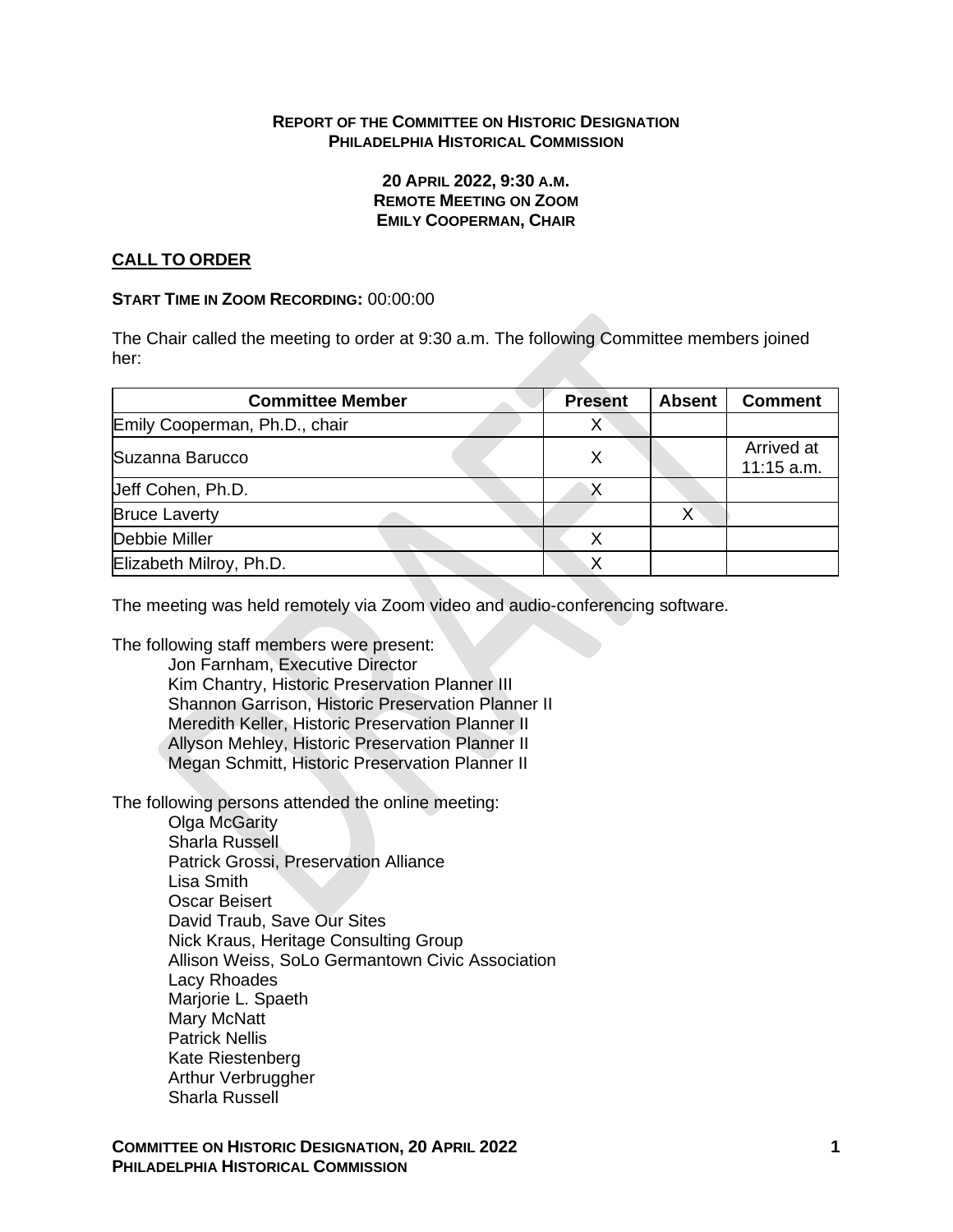Alice George Nancy Pontone Karl Recktenwald Jorge I. Alvarez Susan Wetherill Gavin G. Kopa David Mercuris, The Goldenberg Group Langdon Palmer Margaret Ann Morris KC Roney, Habitat for Humanity Laura DiPasquale Zupan Angel Rodriguez, Philadelphia Land Bank Paul Steinke, Preservation Alliance George McClennen David Smith, Esq. Howard B Haas Alex Balloon Mike Katra Andrew Dillon Hal Schirmer Chris Taylor Benjamin Cooper Emily DiCello Dennis Carlisle Bob Turner Celeste Hardester Don Simon Cart Reed John Carpenter David Fecteau, Philadelphia City Planning Commission Venise Whitaker Kevin McMahon Tom Grahsler **Ed McColly** Gary Owens Ann Levering Jay Farrell Robert Freedman Dan Herrman Judith Robinson Steven Peitzman Deborah Gary, SPPAAA Layal Issa Kay Sykora Marty Gregorski Cheryl Feldman Jeff Craighead Alexander Fidrych Kevin Trapper Jessie Lawrence Polly Cochran

**COMMITTEE ON HISTORIC DESIGNATION , 20 APRIL 2022 PHILADELPHIA HISTORICAL COMMISSION**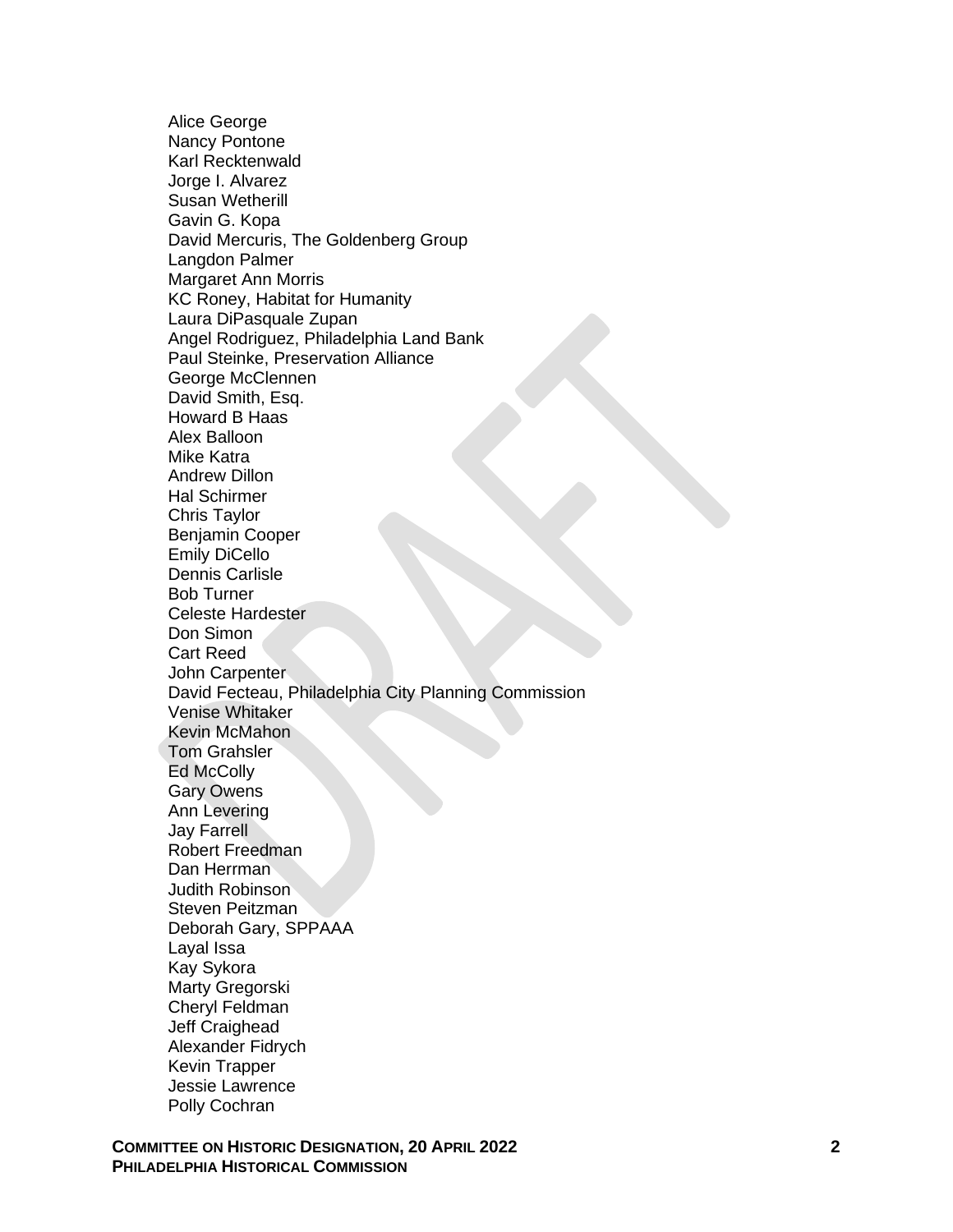## **ADDRESS: 5626 MORTON ST**

Name of Resource: Sun Ra House Proposed Action: Designation Property Owner: Le Sony'R Ra Nominator: Historical Commission staff Staff Contact: Jon Farnham, jon.farnham@phila.gov

**OVERVIEW:** This nomination proposes to designate the property at 5626 Morton Street, known as the Arkestral Institute of Sun Ra, in Germantown. The nomination contends that the property satisfies Criterion for Designation A as delineated in Section 14-1004(1) of the Philadelphia Code; it "is associated with the life of a person significant in the past," Sun Ra, who was a poet, author, composer, actor, philosopher, mystic, founder of the Afrofuturism movement, and one of the most influential jazz musicians of the twentieth century. He and some of his band members lived and rehearsed in the house from 1968 to his death in 1993 and some band members continue to live and play at the rowhouse in 2022.

**STAFF RECOMMENDATION:** The staff recommends that the property at 5626 Morton Street satisfies Criterion for Designation A as delineated in Section 14-1004(1) of the Philadelphia Code; it "is associated with the life of a person significant in the past," Sun Ra, and should be listed individually on the Philadelphia Register of Historic Places.

## **START TIME IN ZOOM RECORDING:** 00:08:35

#### **PRESENTERS:**

- Mr. Farnham presented the nomination to the Committee on Historic Designation. He showed a short video clip from a documentary on Su Ra titled *A Joyful Noise*, produced in 1980.
- No one represented the property owner.

#### **DISCUSSION:**

• Ms. Milroy stated that she agreed with the nomination's assertion that the property satisfies Criterion for Designation A.

## **PUBLIC COMMENT:**

- Oscar Beisert of the Keeping Society supported the nomination.
- Patrick Grossi of the Preservation Alliance of Greater Philadelphia supported the nomination.
- Steven Peitzman supported the nomination
- Olga McGarity supported the nomination.

#### **COMMITTEE ON HISTORIC DESIGNATION FINDINGS & CONCLUSIONS:**

The Committee on Historic Designation found that:

- Sun Ra was a poet, author, composer, actor, philosopher, mystic, founder of the Afrofuturism movement, and one of the most influential jazz musicians of the twentieth century.
- Sun Ra and some of his band members lived and rehearsed in the house at 5626 Morton Street from 1968 to his death in 1993 and some band members continue to live and play at the rowhouse in 2022.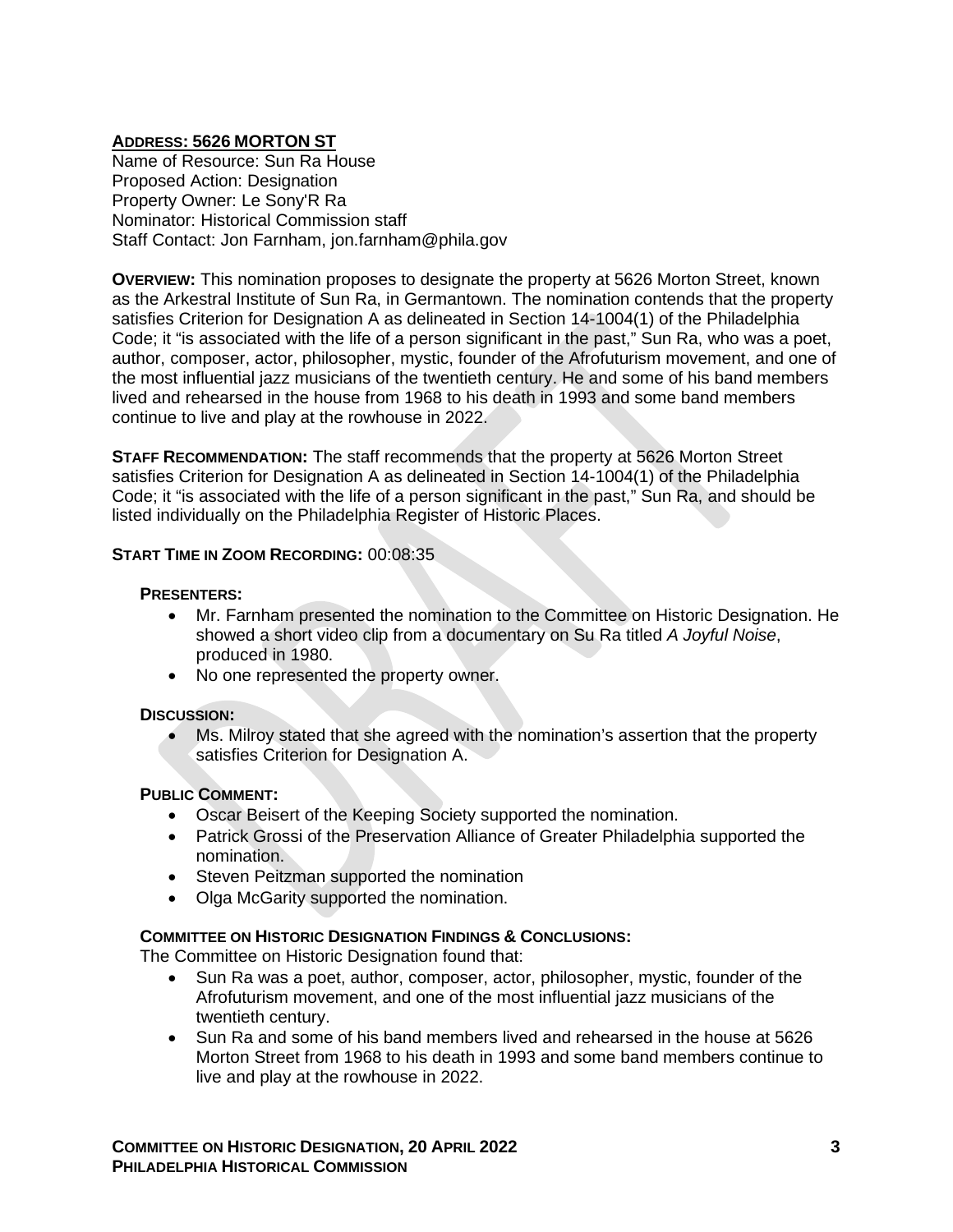The Committee on Historic Designation concluded that:

• The property at 5626 Morton Street, known as the Arkestral Institute of Sun Ra, satisfies Criterion for Designation A as delineated in Section 14-1004(1) of the Philadelphia Code; it "is associated with the life of a person significant in the past," Sun Ra.

**COMMITTEE ON HISTORIC DESIGNATION RECOMMENDATION:** The Committee on Historic Designation voted to recommend that the nomination demonstrates that the property at 5626 Morton Street satisfies Criterion for Designation A because it is associated with the life of a person significant in the past, Sun Ra.

# **ITEM: 5626 Morton St MOTION: Designate, Criterion for Designation A MOVED BY: Miller SECONDED BY: Cohen**

| <b>VOTE</b>             |            |           |                |               |               |  |  |
|-------------------------|------------|-----------|----------------|---------------|---------------|--|--|
| <b>Committee Member</b> | <b>Yes</b> | <b>No</b> | <b>Abstain</b> | <b>Recuse</b> | <b>Absent</b> |  |  |
| Emily Cooperman, chair  |            |           |                |               |               |  |  |
| Suzanna Barucco         |            |           |                |               |               |  |  |
| <b>Jeff Cohen</b>       |            |           |                |               |               |  |  |
| <b>Bruce Laverty</b>    |            |           |                |               |               |  |  |
| Debbie Miller           |            |           |                |               |               |  |  |
| Elizabeth Milroy        |            |           |                |               |               |  |  |
| Total                   | 4          |           |                |               |               |  |  |

## **ADDRESS: 1613 TO 1627 W NORRIS ST AND 1610 TO 1616 PAGE ST**

Name of Resource: Parking lot Proposed Action: Designation Property Owner: Philadelphia Land Bank Nominator: Mary McNatt Staff Contact: Meredith Keller, meredith.keller@phila.gov

**OVERVIEW:** This nomination proposes to designate a parking lot at 1613 to 1627 W. Norris Street and 1610 to 1616 Page Street in North Philadelphia. The parking lot is paved with asphalt and has low concrete walls along W. Norris Street. The nomination contends that the parking lot satisfies Criteria for Designation A, B, G, and H, which are enumerated as follows in Section 14- 1004 of the historic preservation ordinance.

(A) Has significant character, interest, or value as part of the development, heritage, or cultural characteristics of the City, Commonwealth, or nation or is associated with the life of a person significant in the past;

(B) Is associated with an event of importance to the history of the City, Commonwealth or Nation;

(G) Is part of or related to a square, park, or other distinctive area that should be preserved according to a historic, cultural, or architectural motif;

(H) Owing to its unique location or singular physical characteristic, represents an established and familiar visual feature of the neighborhood, community, or City;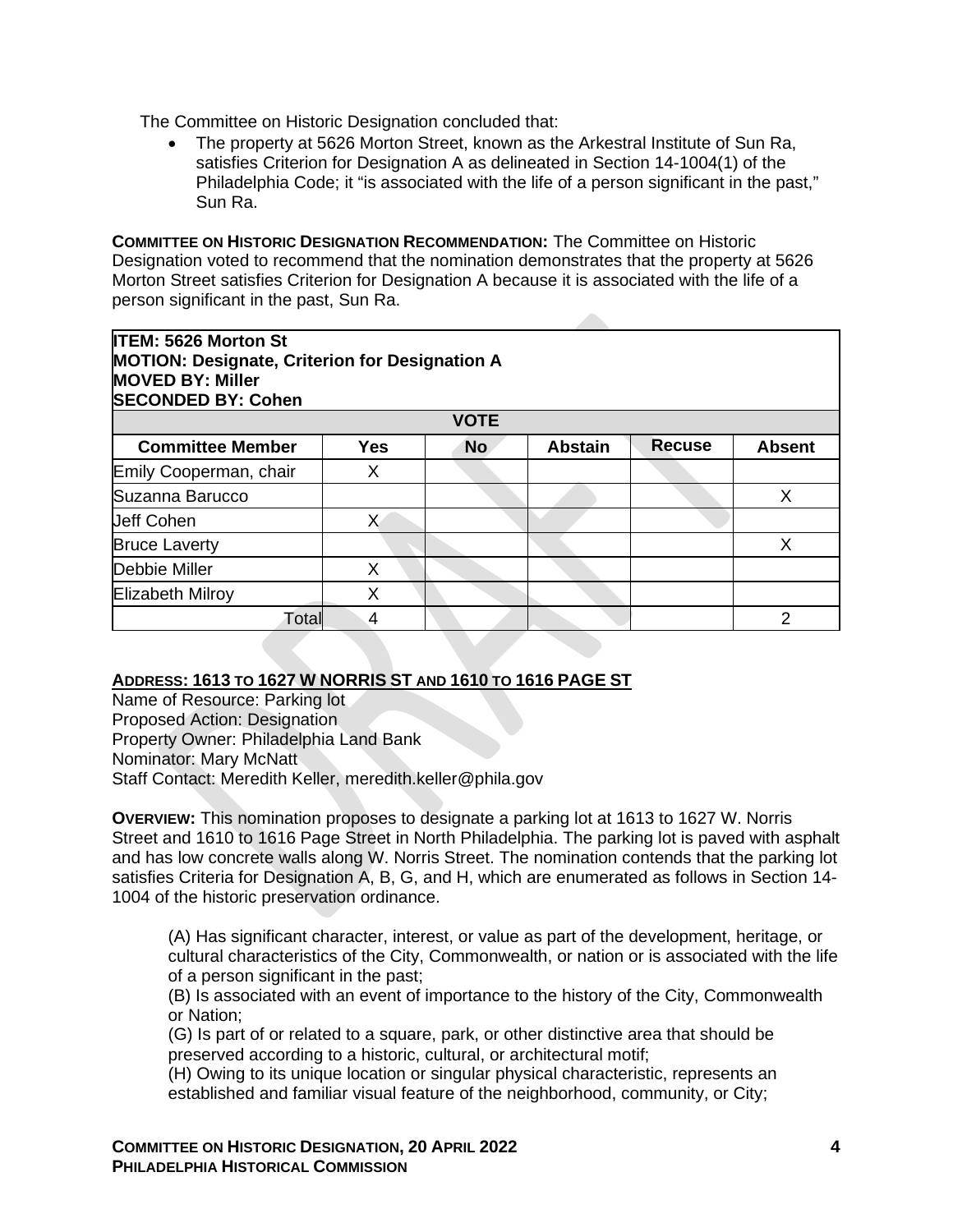The nomination provides some background on the parking lot and explains why current access to parking is important for neighborhood residents. The nomination does not provide specific arguments regarding the historical significance of the parking lot or the satisfaction of the Criteria for Designation, except to check the boxes on the nomination form.

According to a document in the Department of Licenses and Inspections Zoning Archive, the parking lot was constructed in 1964 or 1965. The City of Philadelphia was issued a zoning permit to demolish the rowhouses at 1613 to 1627 W. Norris Street and 1610 to 1616 Page Street and construct a "City-owned public parking lot" on October 6, 1964. The rowhouses that were demolished dated to 1873. They were constructed by Thomas S. Shoemaker, the "largest homebuilder at the time of the Centennial." Shoemaker built hundreds of similar rowhouses in North Philadelphia in the second half of the nineteenth century. The parking lot was constructed for the public school to the south, across Norris Street, now called the Carver Science and Engineering. Originally called the George Washington Carver School, the school building was a replacement for the nearby, outdated James L. Claghorn School, was designed by architects Baader, Young and Schlutze, who specialized in school buildings, and opened in September 1949. The school was erected on the site of the former Baptist Home for Aged and Poor.

The nomination contends that the parking lot is located on land that was once part of Monument Cemetery. That is untrue. Monument Cemetery was located to the southeast of the parking lot. The shortest distance from the parking lot to the former cemetery boundary is approximately 135 feet. The land where the parking lot is located was historically separated from the cemetery by Turner's Lane, which no longer exists, and by Norris Street, originally called Franklin Avenue.

The parking lot is currently held by the Philadelphia Land Bank, part of the Philadelphia Housing Development Corporation, a quasi-City agency. The Land Bank holds vacant land and ensures that the land is repurposed in ways that benefit the public. The Page Street section of the parking lot has been slated for redevelopment as low and moderate-income housing by Habitat for Humanity. Zoning permits ZP-2021-009229, 009245, 009247, and 009249 and building permits RP-2021-014883, 015076, and 015075 have been issued for the project and are not subject to the Historical Commission's review. The remainder of the land will be redeveloped to benefit the public at a future date.

**STAFF RECOMMENDATION:** The staff recommends that the nomination fails to demonstrate that the parking lot at 1613 to 1627 W. Norris Street and 1610 to 1616 Page Street satisfies any Criteria for Designation and that the parking lot should not be designated as historic. The staff notes that a large section of the parking lot is already committed for redevelopment as lowincome housing and the permits for that redevelopment are not reviewable by the Historical Commission. While parking may be at a premium in this neighborhood, the Historical Commission must limit the use of its regulatory authority to preserving truly historic resources.

#### **START TIME IN ZOOM RECORDING:** 00:22:10

#### **PRESENTERS:**

- Ms. Keller presented the nomination to the Committee on Historic Designation.
- Owing to technological issues, Mary McNatt was unable to participate as the nominator. She attended the meeting and was unmuted to speak numerous times but was never audible.
- Angel Rodriguez, Executive Director of the Philadelphia Land Bank and Deputy Executive Director of the Philadelphia Redevelopment Authority, and KC Roney,

**COMMITTEE ON HISTORIC DESIGNATION, 20 APRIL 2022 5 PHILADELPHIA HISTORICAL COMMISSION**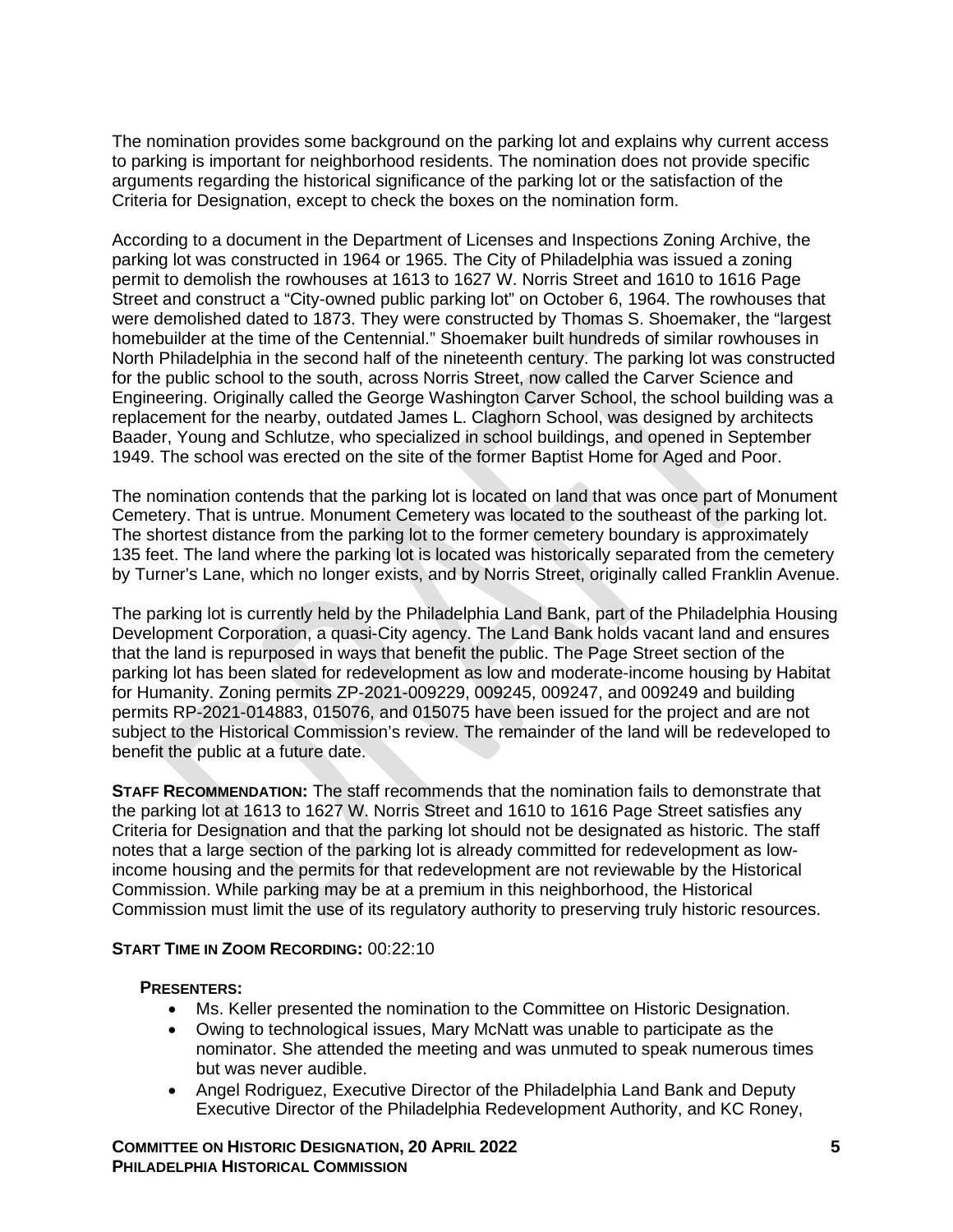Senior Director of Programs for Habitat for Humanity, represented the property owner.

**DISCUSSION:**

- Mr. Rodriguez stated that he represents the Philadelphia Land Bank and the Philadelphia Redevelopment Authority and that he supports the staff recommendation that the parking lot should not be designated as historic. He then commented that development of the site is anticipated to address the crisis of affordable housing throughout the city. He clarified that the property is not currently an active and zoned parking lot, noting that it is not licensed for parking and is a liability for both organizations for it to operate as a parking lot. He again concurred with the staff's recommendation not to designate the property as a historic site.
- Ms. Roney stated that Habitat for Humanity has obtained building permits for the parcels at 1610 to 1614 Page Street and plans to build energy-efficient, affordable single-family rowhouses that will be purchased by income-qualified persons who have successfully completed Habitat's homeownership program. She noted that Habitat submitted comments ahead of the meeting, adding that the organization supports the staff recommendation. She asked that the Committee decline the designation of the properties.
- Ms. Cooperman stated that while parking is understandably important to near neighbors, a property must be historically significant to be designated. The information presented in the nomination, she continued, is relevant to buildings that no longer exist. She added that there is no information presented that would lead the Committee to make a recommendation to the Historical Commission that these properties satisfy any of the Criteria in the City's preservation ordinance.
	- o Mr. Cohen agreed.

## **PUBLIC COMMENT:**

- Oscar Beisert of the Keeping Society commended the staff for processing the nomination but stated that the properties do not seem to be a historic resource.
- Gavin Kopa, a neighbor, stated that the residents use the parking lot and that removing the lot would present a major change for the elderly women who park there.

## **COMMITTEE ON HISTORIC DESIGNATION FINDINGS & CONCLUSIONS:**

The Committee on Historic Designation found that:

- The nomination contends that the parking lot satisfies Criteria for Designation A, B, G, and H, but provides no argument for those Criteria.
- Building permits have been issued for the properties at 1610, 1612, and 1614 Page Street, and Habitat for Humanity plans to construct three townhouses for incomequalifying individuals. The Historical Commission has no review authority over the permits.
- The remaining properties will be redeveloped in the future.
- The properties are not currently zoned or licensed as a parking lot.

The Committee on Historic Designation concluded that:

The nomination fails to demonstrate that the properties have significant character, interest of value as part of the development, heritage, or cultural characteristics of the City, Commonwealth, or nation or that they are associated with the life of a person significant in the past. The nomination does not satisfy Criterion A.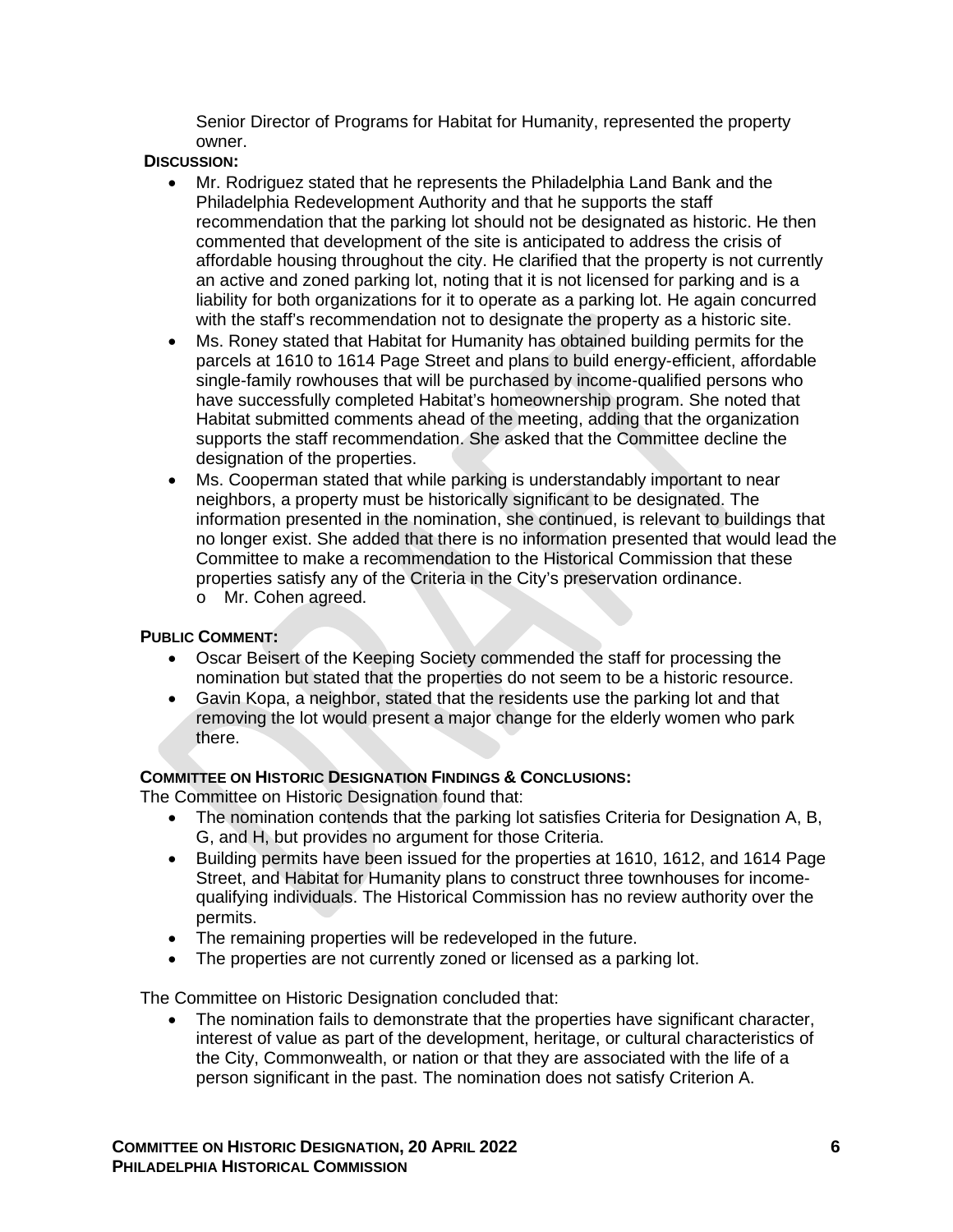- The nomination fails to demonstrate that the properties are associated with an event of importance to the history of the City, Commonwealth or Nation. The nomination does not satisfy Criterion B.
- The nomination fails to demonstrate that the properties are part of or related to a square, park, or other distinctive area that should be preserved according to a historic, cultural, or architectural motif. The nomination does not satisfy Criterion G.
- The nomination fails to demonstrate that the properties represent an established and familiar visual feature of the neighborhood, community, or City, owing to a unique location or singular physical characteristic. The nomination does not satisfy Criterion H.

**COMMITTEE ON HISTORIC DESIGNATION RECOMMENDATION:** The Committee on Historic Designation voted to recommend that the nomination fails to demonstrate that the properties at 1613 to 1627 W. Norris Street and 1610 to 1616 Page Street satisfy any Criteria for Designation.

## **ITEM: 1613 to 1627 W Norris St and 1610 to 1616 Page St MOTION: Does not satisfy any Criteria MOVED BY: Cohen SECONDED BY: Miller**

| <b>DECONDED BT: MILIGE</b> |            |           |                |               |               |  |  |  |
|----------------------------|------------|-----------|----------------|---------------|---------------|--|--|--|
| <b>VOTE</b>                |            |           |                |               |               |  |  |  |
| <b>Committee Member</b>    | <b>Yes</b> | <b>No</b> | <b>Abstain</b> | <b>Recuse</b> | <b>Absent</b> |  |  |  |
| Emily Cooperman, chair     | Х          |           |                |               |               |  |  |  |
| Suzanna Barucco            |            |           |                |               |               |  |  |  |
| <b>Jeff Cohen</b>          |            |           |                |               |               |  |  |  |
| <b>Bruce Laverty</b>       |            |           |                |               |               |  |  |  |
| Debbie Miller              | X          |           |                |               |               |  |  |  |
| <b>Elizabeth Milroy</b>    | Χ          |           |                |               |               |  |  |  |
| Total                      | 4          |           |                |               |               |  |  |  |

## **ADDRESS: 1400 BLOCK OF RODMAN ST**

Name of Resource: Historic Street Paving Thematic District Proposed Action: Amendment Property Owner: Schuylkill Park, owner; Naudain South Associates, LLC, equitable owner Applicant: David Smith, Esq., Schnader, Attorneys at Law Staff Contact: Jon Farnham, jon.farnham@phila.gov

**OVERVIEW:** This application proposes to remove a dead-end alley from the Historic Street Paving Thematic District. The alley is referred to as the 1400 block of Rodman Street in the district inventory, but that name is misleading because it has never been a public street. It is a private alley. The application argues that the alley should not have been included in the district because it is not a public right-of-way and because the paving itself has very low integrity.

In 1998, the Historical Commission designated the Historic Street Paving Thematic District, a collection of several hundred blocks of streets in the city that retain their historic street paving materials. The designation covers the cartway itself, but not the curbs or sidewalks. The historic preservation ordinance authorizes the Historical Commission to review building permit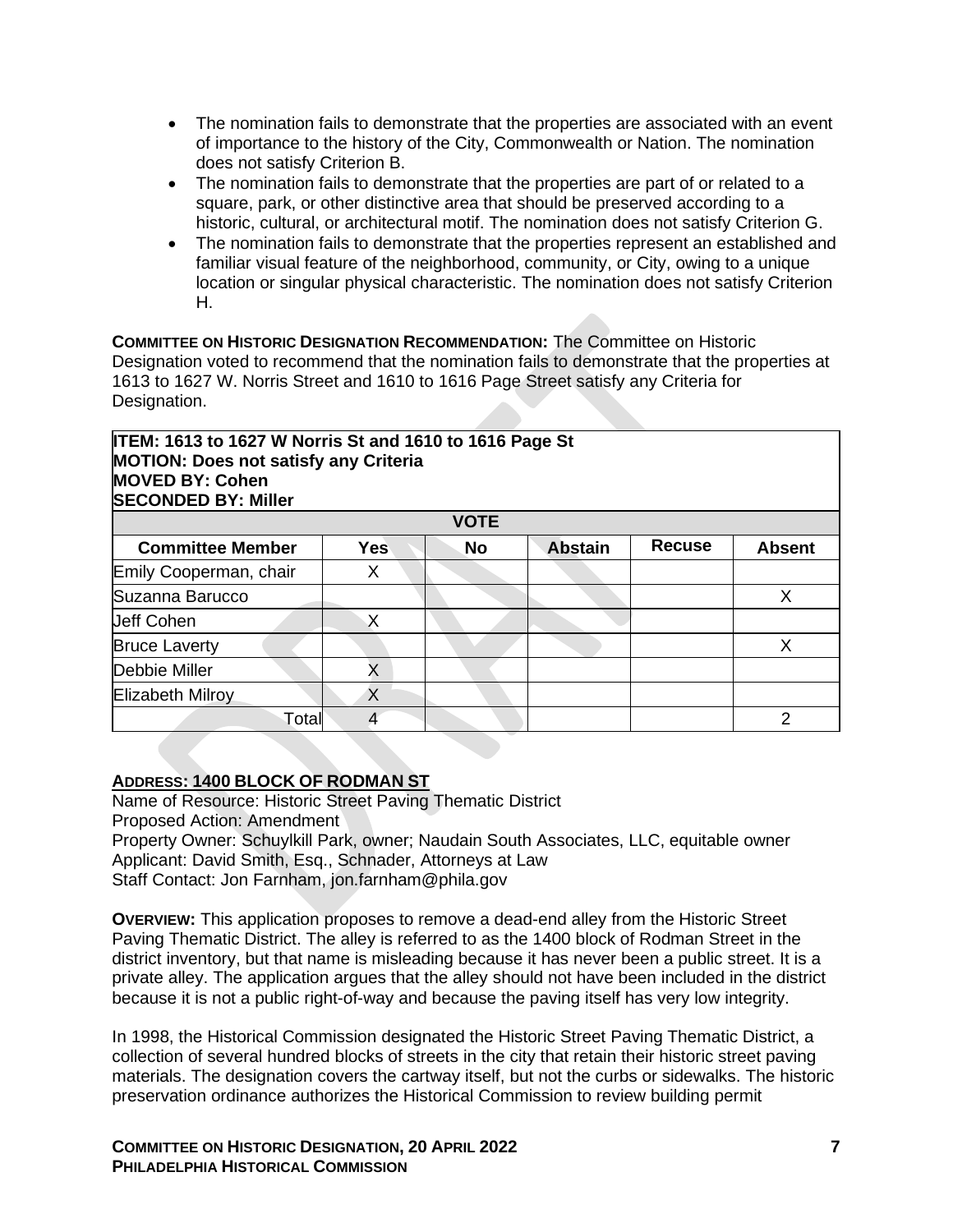applications issued by the Department of Licenses & Inspections, but not streets permits for work within the right-of-way, which are issued by the Streets Department of the City of Philadelphia. Therefore, the Historical Commission acts in an advisory capacity regarding the historic streets under the auspices of the Streets Department, providing advice to the department about the appropriateness of alterations to historic cartways. Per an informal agreement, the Streets Department consults with the Historical Commission whenever it undertakes work to historic streets or reviews applications from third parties for work to historic streets. Nearly all of the paving in the historic district is in the right-of-way and most of it is within the Street Department's portfolio, but some is controlled by PennDOT as well as SEPTA, which maintains some paving around trolley tracks in the right-of-way. PennDOT and SEPTA have opted not to seek the Historical Commission's advice, and therefore the paving in the historic district under the control of those agencies is not regulated by the Historical Commission. In addition to the paving in the right-of-way, the Historical Commission included a small number of other paved areas in the historic district. It included the unit and 100 blocks of S. Orianna Street, the 300 block of Sansom Street, and the 400 block of St. James Place, all of which are walkways within Independence National Historical Park (INHP). The Historical Commission has no authority to regulate property owned by the federal government, so it has not reviewed applications for the paving at INHP. The Historical Commission also explicitly included three sections of privately owned paving, Bladen's Court, a dead-end street off Elfreth's Alley; Littleboy's Way, which runs between Cuthbert and Arch Streets in Old City; and the paved common area at the English Village, on line with the 2100 block of St. James Street. In all three cases, the properties with historic street paving are also designated as historic. The paving is protected, even without the paving district, because the paving is considered appurtenances to the otherwise designated properties. When the Historical Commission considered the nomination for the Historic Street Paving Thematic District, it sent the standard notice letters to the Streets Department, PennDOT, SEPTA, INHP, and the owners at Bladen's Court, Littleboy's Way, and the English Village. However, it appears that the Historical Commission was unaware that other street paving included within the historic district was located on private property and therefore failed to notify the owners of that paving of the proposed designation, including in the case of the so-called 1400 block of Rodman Street.

The paving on the alley in question, the so-called 1400 block of Rodman Street, is not now and never has been on the City Plan, the official record of public streets. It is not a public right-ofway. It is privately owned and has been since it was laid out in 1869 to provide access to the rears of buildings along South and Naudain Streets (See Deed JTO-203-516+). The buildings that backed up to the alley have been demolished and the parcels have been consolidated into one large parcel, 1441-49 South Street, which spans the alley. The property at 1441-49 South Street is a surface parking lot that is not designated as historic. The Historical Commission did not notify the property owner of the parking lot of the consideration or designation of the historic paving district. The Commission's failure to notify can be attributed to its incorrect assumption that the alley was within the right-of-way and managed by the Streets Department.

The alley in question is about 170 feet long, running east from S. 15<sup>th</sup> Street and ending at a fence. The alley is currently used for parking. The condition of the street paving at the alley is very poor. Historic paving materials are missing in many places and the alley has been patched and repatched with asphalt many times and is indistinguishable from the surface parking lot in many areas. Building permit applications for the surface parking lot are not currently subject to the Historical Commission's review because the parking lot property is not designated as historic in its own right and the fact that the alley is not a public street was unknown to the Historical Commission until this application was submitted.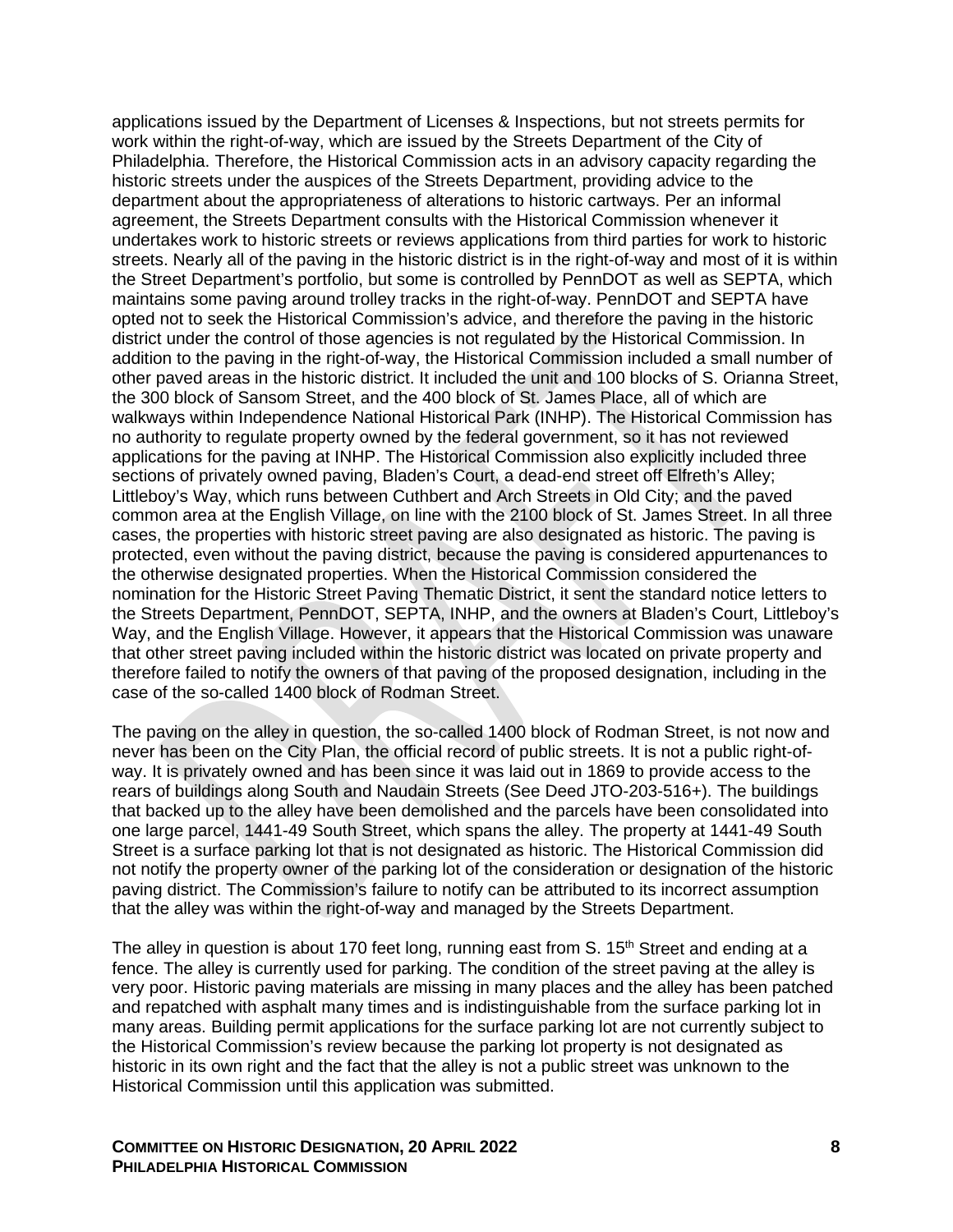The Historical Commission has amended the Historic Street Paving Thematic District three times, in 1999, 2014, and 2016, to add blocks overlooked initially and to remove blocks of low integrity. In 2013, the Streets Department retained a consultant to inspect the historic paving under its auspices and develop a prioritized list for repair with suggestions for additions to and removals from the district, which the Historical Commission adopted in 2014. The Historical Commission removed several blocks of street paving in the right-of-way from the district at that time because their integrity was low and condition poor, making restoration expensive and therefore unlikely.

Section 5.14.a of the Historical Commission's Rules & Regulations governs amendments to historic districts. While not precisely on point, Section 5.14.b governs rescissions of individually designated resources as well as entire historic districts and may be applicable. Pursuant to Section 5.14.b.1, the Historical Commission may rescind a designation when one or more of these conditions apply: the historic qualities of the resource have been lost or destroyed; additional information shows that the resource does not qualify for designation; and the Historical Commission committed an error when it initially designated the resource. In this case, all three conditions apply.

**STAFF RECOMMENDATION:** The staff recommends amending the Historic Street Paving Thematic District by removing the private alley incorrectly known as the 1400 block of Rodman Street, pursuant to Section 5.14 of the Rules & Regulations. New information shows that the alley should not have been included in the historic district; it is not a public right-of-way. The Historical Commission committed an error when it initially included the alley in the district; it failed to understand that the alley is not a public right-of-way and it failed to notify the property owner of the proposed designation.

## **START TIME IN ZOOM RECORDING:** 00:40:42

## **PRESENTERS:**

- Mr. Farnham presented the amendment to the Committee on Historic Designation.
- Attorney David Smith and preservation consultant Nick Kraus represented the property owner.

#### **DISCUSSION:**

- Ms. Cooperman stated that some small alleys in Philadelphia are owned by no one.
- Mr. Smith stated that the alley in question is located within the property at 1441-49 South Street, which is not designated as historic. The alley is entirely within the property and is under private ownership. It has never been a public street. He stated that when the Streets Department evaluated all paving in the historic district in 2014, it concluded that the paving at this alley was in such poor condition that it would need to be entirely demolished and reconstructed to be restored. He noted that granite block paving like this paving is the most common paving in the district. This alley is not unusual.
- Mr. Kraus displayed a presentation with photographs, historic maps, and a deed associated with the alley.
- Ms. Cooperman asked Mr. Farnham if the historic district was intended to be a collection of streets in the public right-of-way.
	- o Mr. Farnham responded that he believes that the intention was to designate a group of streets in the public right-of-way. Of the more than 300 sections of paving in the district, only three were acknowledged at the time of designation to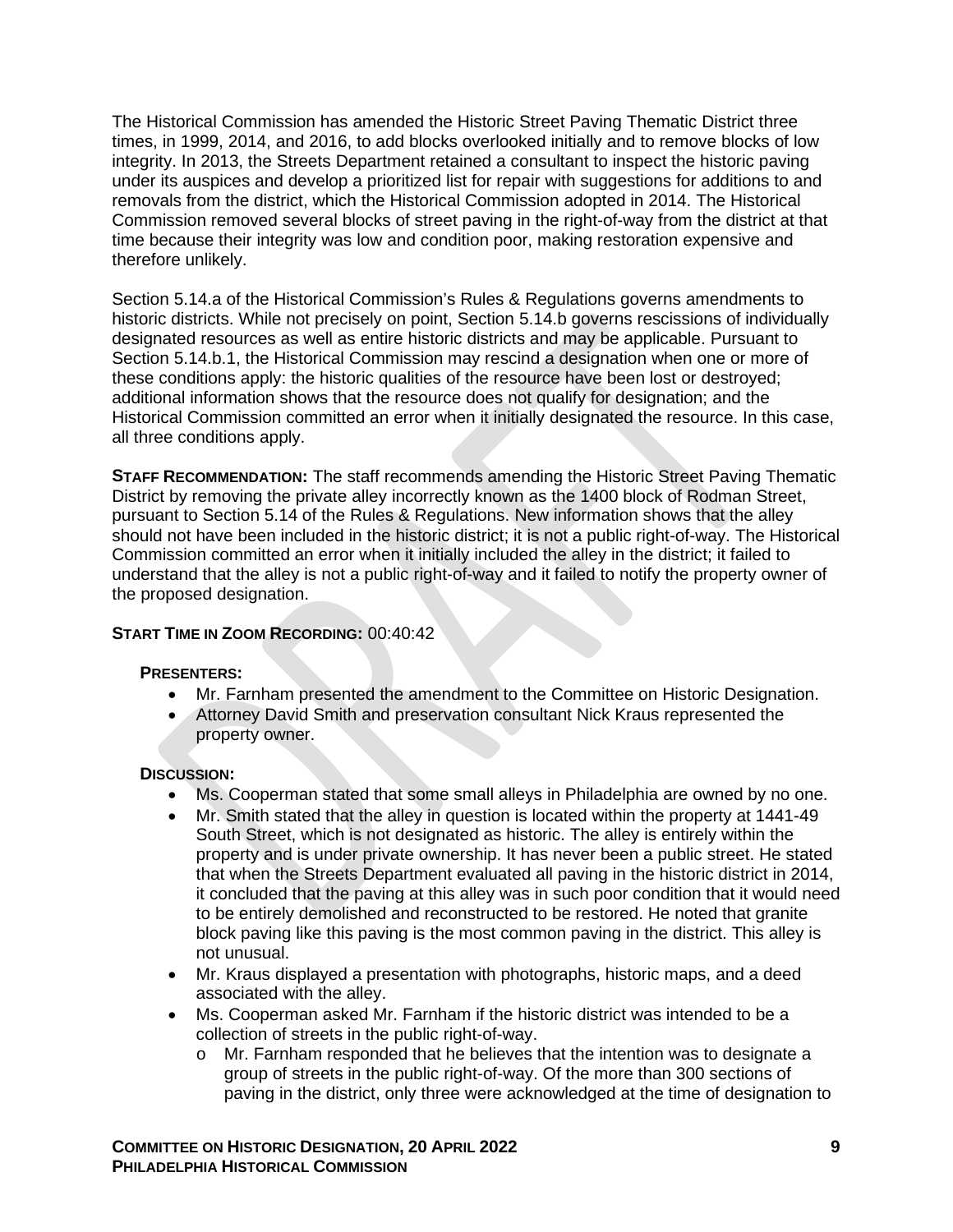be private property. The vast majority of streets in the district are publicly owned. And the three that are privately owned were already designated for other reasons at the time of the designation of the district.

- Mr. Farnham stated that this request to remove this paving from the district will be decided on legal and procedural grounds, not on the significance or integrity of the paving itself. The real questions are whether the Historical Commission made an error when it designated this paving without notifying the property owner and if there is a mechanism for regulating this paving if it is not removed from the district.
- Mr. Cohen stated that he agrees with the staff's recommendation and the request of the property owner. He asked what would happen to the rights of the abutting property owners to access this alley if it is removed from the historic district.
	- o Mr. Farnham explained that one property owner, the applicant, owns all of the property that abuts the alley, so no owner will be left without access.

## **PUBLIC COMMENT:**

- David Traub of Save Our Sites stated that it is a handsome alley, but he does not oppose the request to remove it from the historic district. He stated that he hopes that its removal will not set a precedent to remove other blocks from the district. He stated that the alley could be an amenity for a new townhouse development at the site.
	- o Mr. Farnham responded to Mr. Traub, stating that the removal of this paving from the historic district would not set a precedent. The Historical Commission has already approved and denied proposals to remove sections of historic street paving from the district in earlier cases. No precedent can be set with this case.

#### **COMMITTEE ON HISTORIC DESIGNATION FINDINGS & CONCLUSIONS:**

The Committee on Historic Designation found that:

- The private alley incorrectly known as the 1400 block of Rodman Street is not and never has been a public right-of-way.
- The Historical Commission failed to notify the owner of the private alley of the designation when it designated the Historic Street Paving Thematic District in 1998.
- The property at 1441-49 South Street, where the private alley is located, is not designated as historic.

The Committee on Historic Designation concluded that:

• The inventory of the Historic Street Paving Thematic District should be amended by removing the entry for the 1400 block of Rodman Street because the alley is not and never has been a public right-of-way, the Historical Commission failed to notify the owner of the private alley of the proposed designation when it designated the Historic Street Paving Thematic District in 1998, and the alley's paving is in very poor condition.

**COMMITTEE ON HISTORIC DESIGNATION RECOMMENDATION:** The Committee on Historic Designation voted to recommend that the entry for the 1400 block of Rodman Street should be removed from the inventory of the Historic Street Paving Thematic District.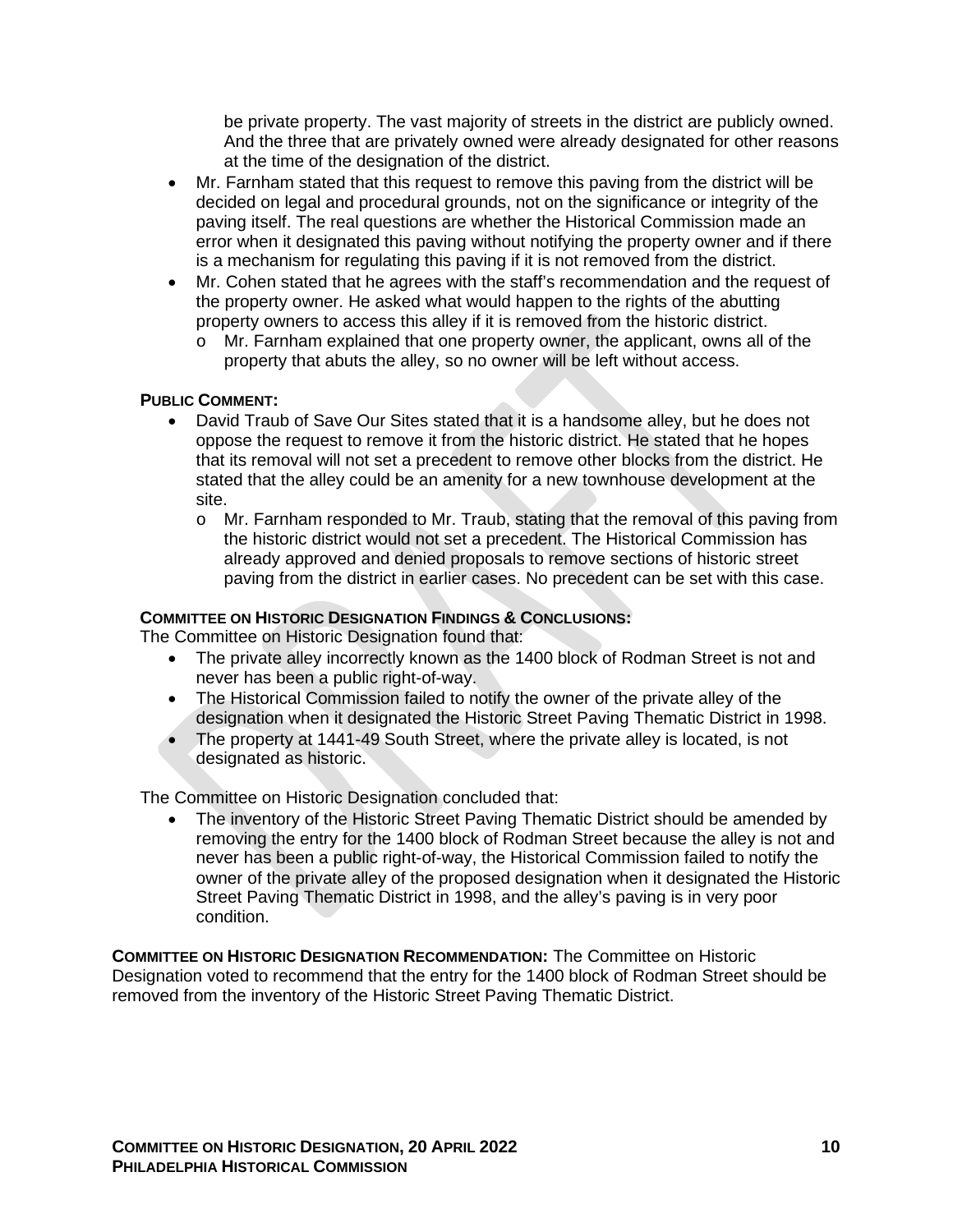#### **ITEM: 1400 Block of Rodman St MOTION: Remove alley from inventory of the Historic Street Paving Thematic District MOVED BY: Milroy SECONDED BY: Cohen**

| <b>VOTE</b>             |            |    |                |               |               |  |  |
|-------------------------|------------|----|----------------|---------------|---------------|--|--|
| <b>Committee Member</b> | <b>Yes</b> | No | <b>Abstain</b> | <b>Recuse</b> | <b>Absent</b> |  |  |
| Emily Cooperman, chair  |            |    |                |               |               |  |  |
| Suzanna Barucco         |            |    |                |               |               |  |  |
| <b>Jeff Cohen</b>       |            |    |                |               |               |  |  |
| <b>Bruce Laverty</b>    |            |    |                |               |               |  |  |
| Debbie Miller           | χ          |    |                |               |               |  |  |
| <b>Elizabeth Milroy</b> |            |    |                |               |               |  |  |
| Total                   |            |    |                |               |               |  |  |

## **ADDRESS: 3475 COLLINS ST**

Name of Resource: Tioga Mills

Proposed Action: Designation

Property Owner: Vu Read Center LLC; Land Lapper, Inc.; Kevin Konieczny; Tioga-Collins Street **Associates** 

Nominator: Kevin McMahon, Powers & Co.

Staff Contact: Allyson Mehley, allyson.mehley@phila.gov

**OVERVIEW:** This nomination proposes to designate 3475 Collins Street, historically known as Tioga Mills, and list it on the Philadelphia Register of Historic Places. The nomination argues that Tioga Mills was a major producer of cotton yarns for Philadelphia's vast hosiery industry during the late nineteenth and early twentieth centuries and therefore satisfies Criteria for Designation A and J. The company survived changes in the industry by successfully transitioning to producing specialized yarns in the early twentieth century as the cotton hosiery industry declined. The mill complex includes five contributing buildings constructed between 1886 and 1919 by the owner Thomas Henry & Sons. The Period of Significance begins in 1886, when the first mill building was completed, and ends in 1926, when the owner sold the building and relocated the company to Nashville, Tennessee.

**STAFF RECOMMENDATION:** The staff recommends that the nomination demonstrates that the property at 3475 Collins Street satisfies Criteria for Designation A and J.

## **START TIME IN ZOOM RECORDING:** 01:06:50

#### **PRESENTERS:**

- Ms. Mehley presented the nomination to the Committee on Historic Designation.
- Kevin McMahon represented the nominator and one property owner. No other property owners were present at the meeting.

#### **DISCUSSION:**

• Mr. Cohen said the nomination was impressively researched and successfully presented the industry within the larger context of the history of hosiery and textiles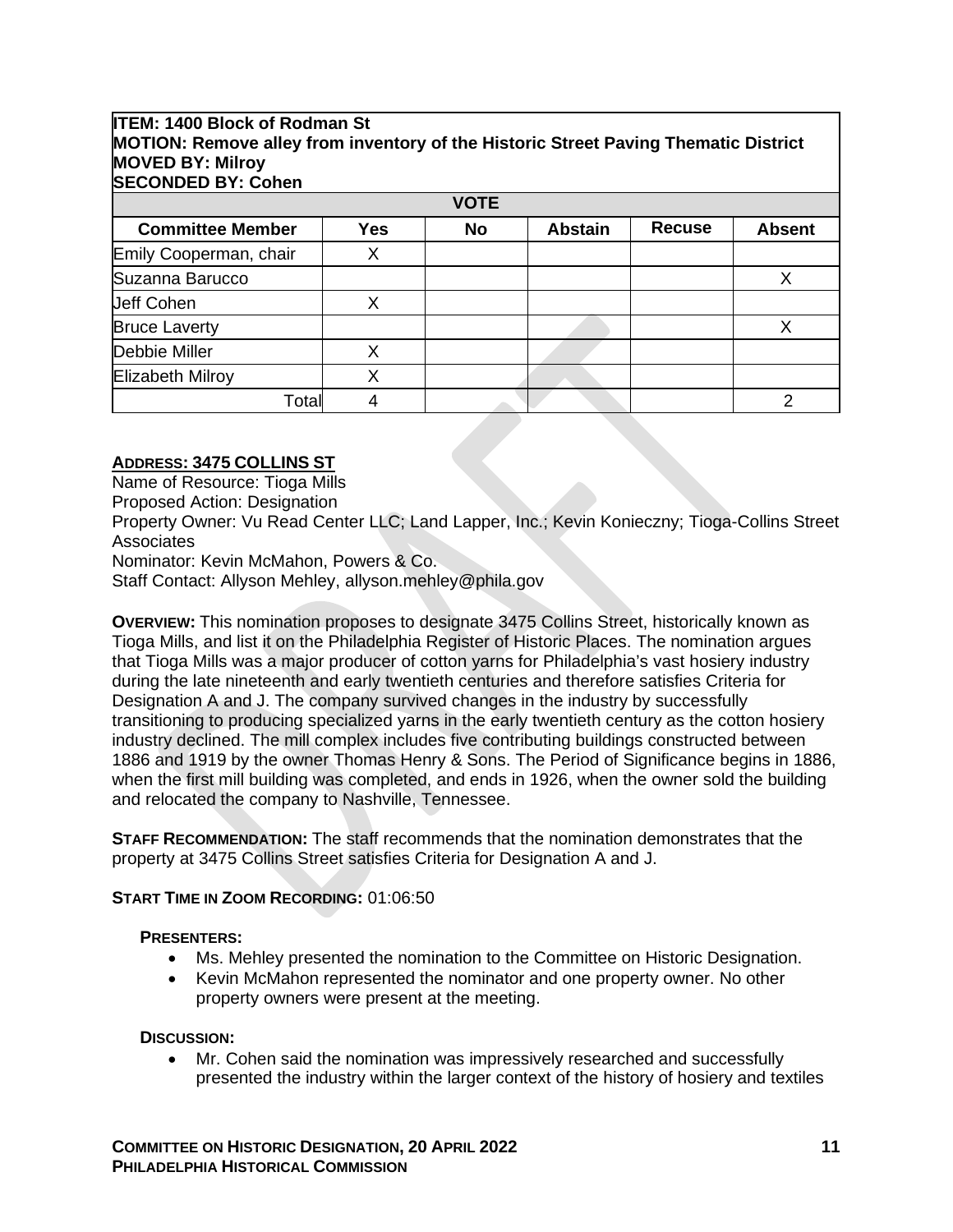in Philadelphia. He said this contextualization supported the addition of Criterion A. Mr. Cohen reiterated that he thought the nomination was very well done.

- Ms. Milroy agreed with Mr. Cohen. She added that the nomination was a good read, and she learned a lot.
- Ms. Miller said she enjoyed reading the nomination. She continued that she was most surprised by the intact nature of the complex although there has been some demolition on site. Ms. Miller noted that the city has very few complexes such as this where most of the company's buildings are still intact.
- Ms. Cooperman agreed and stated that it is so rare to see complexes such as Tioga Mills, where all the pieces are surviving. She also agreed with the other Committee members on the quality of work that went into the nomination.
- Ms. Cooperman made a recommendation to the nominator. She pointed that it is helpful to the Committee if each Criteria for Designation argument is presented separately. She noted that she is not faulting the nomination's content or high quality but stressed that a clear statement at the beginning summarizing the Criteria for Designation provides a better document overall. Ms. Cooperman added the information in the nomination does support the argument for designation.

#### **PUBLIC COMMENT:**

• None.

#### **COMMITTEE ON HISTORIC DESIGNATION FINDINGS & CONCLUSIONS:**

The Committee on Historic Designation found that:

- Although the Tioga Mills complex has undergone some change and demolition, it represents a rare example of a largely intact manufacturing complex constructed in the late nineteenth and early twentieth centuries.
- The nomination is well researched and written. It presents successful arguments designation.

The Committee on Historic Designation concluded that:

- Tioga Mills was a major producer of cotton yarns for Philadelphia's vast hosiery industry during the late-nineteenth and early-twentieth centuries when the city was the world's greatest textile center. Important from its start in 1886, the mill was also significant later, after about 1910, as an example of an operation that successfully transitioned to new product lines, after the cotton hosiery industry began to decline, satisfying Criterion A.
- In the late nineteenth century, the textile industry in Philadelphia was located in Kensington and the adjacent communities of Port Richmond and Harrowgate. Technological developments in the nineteenth century prompted a shift from production in the home to production in large, purpose-built factories such as Tioga Mills in the Harrowgate community, satisfying Criterion J.

**COMMITTEE ON HISTORIC DESIGNATION RECOMMENDATION:** The Committee on Historic Designation voted to recommend that the nomination demonstrates that the property at 3475 Collins Street satisfies Criteria for Designation A and J.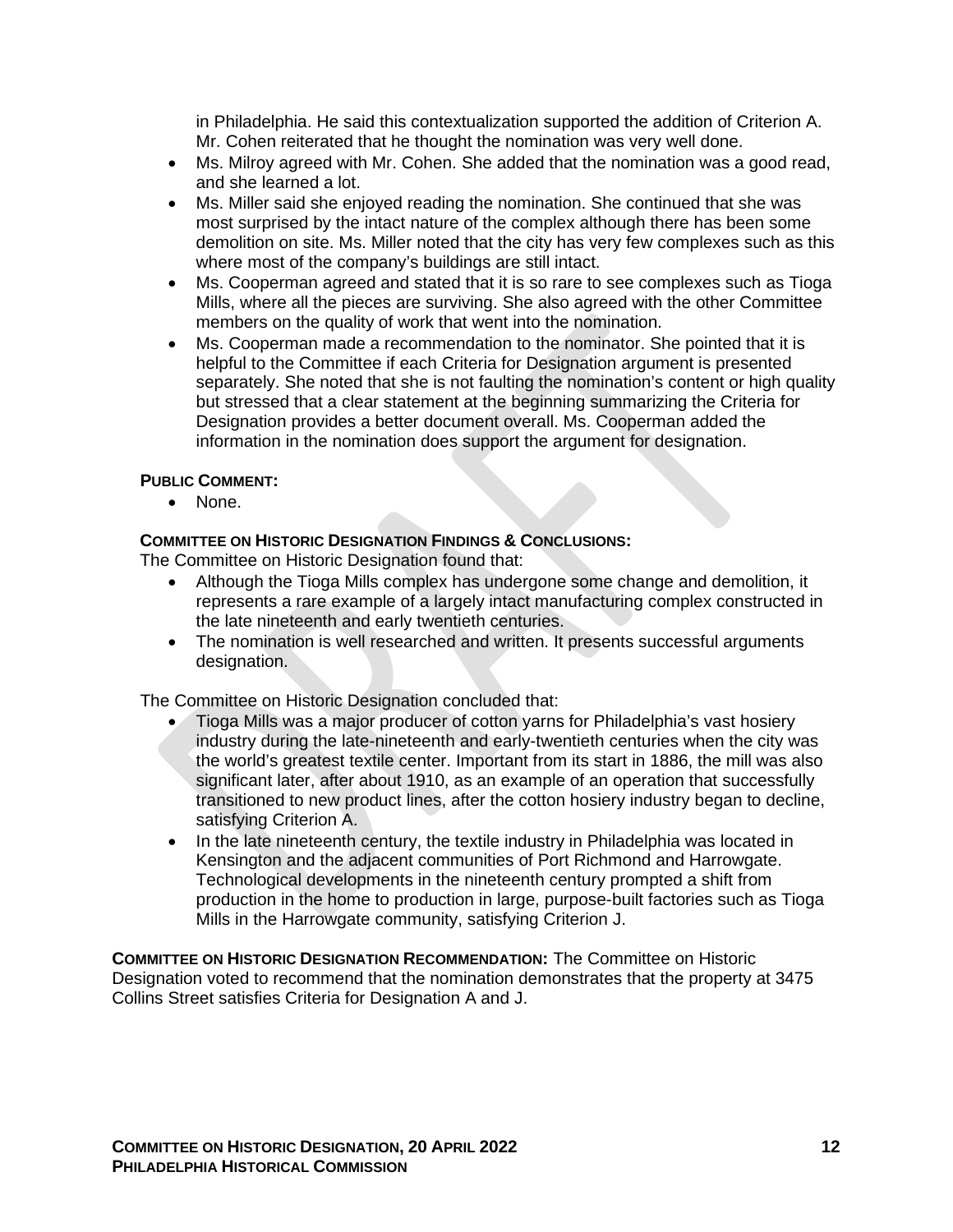## **ITEM: 3475 Collins St MOTION: Designated, Criterion A and J MOVED BY: Cohen SECONDED BY: Miller**

| וסוווויו ו ט ששעוטשט<br><b>VOTE</b> |            |           |                |               |               |  |  |
|-------------------------------------|------------|-----------|----------------|---------------|---------------|--|--|
| <b>Committee Member</b>             | <b>Yes</b> | <b>No</b> | <b>Abstain</b> | <b>Recuse</b> | <b>Absent</b> |  |  |
| Emily Cooperman, chair              |            |           |                |               |               |  |  |
| Suzanna Barucco                     |            |           |                |               |               |  |  |
| <b>Jeff Cohen</b>                   | х          |           |                |               |               |  |  |
| <b>Bruce Laverty</b>                |            |           |                |               |               |  |  |
| Debbie Miller                       |            |           |                |               |               |  |  |
| <b>Elizabeth Milroy</b>             |            |           |                |               |               |  |  |
| Total                               |            |           |                |               |               |  |  |

## **ADDRESS: 1424-26 CHESTNUT ST**

Name of Resource: Jacob Reed's Sons' Store, Main Sales Floor Proposed Action: Interior Designation Property Owner: Sunny Spring LLC Nominator: Preservation Alliance for Greater Philadelphia Staff Contact: Allyson Mehley, allyson.mehley@phila.gov

**OVERVIEW:** This nomination proposes to designate the first-floor interior of 1424-26 Chestnut Street historically known as the Main Sales Floor of the Jacob Reed's Sons' Store, and list it on the Philadelphia Register of Historic Places. The exterior of the building has been designated since 1966, when it was added to the Philadelphia Register of Historic Places.

The nomination argues under Criterion E that the Main Sales Floor of the Jacob Reed's Sons' Store is the primary public interior space in this landmark building designed by prominent Philadelphia architect William L. Price for Alan H. Reed, successor to one of the leading menswear merchants of the nineteenth century in Philadelphia. Under Criteria C and D, the nomination contends that the store, constructed between 1904 and 1905, was the first commercial building in Philadelphia constructed of reinforced concrete, a structural system which is most expressed by the public interior space of the Main Sales Floor. The Main Sales Floor is also the only major Arts and Crafts-style commercial interior in Philadelphia, serving as a significant early example of Price's influential ideas on the appropriate expression of materials, structure, and labor. Finally, under Criterion F, the nomination asserts that the interior space features craftsmanship and artistry in the form of tilework from Henry Chapman Mercer's Moravian Pottery and murals by local artist Gertrude Monaghan, which reflect Price's thinking on architecture and its relationship with ornamentation.

This Main Sales Floor maintains a high degree of architectural integrity and has undergone few major alterations since its completion in 1905. The proposed period of significance is 1905 to 1983. This date span reflects the period it was operated as a men's clothier by Jacob Reed's Sons'.

**STAFF RECOMMENDATION:** The staff recommends that the nomination demonstrates that the interior main floor of 1424-26 Chestnut Street satisfies Criteria for Designation C, D, E and F.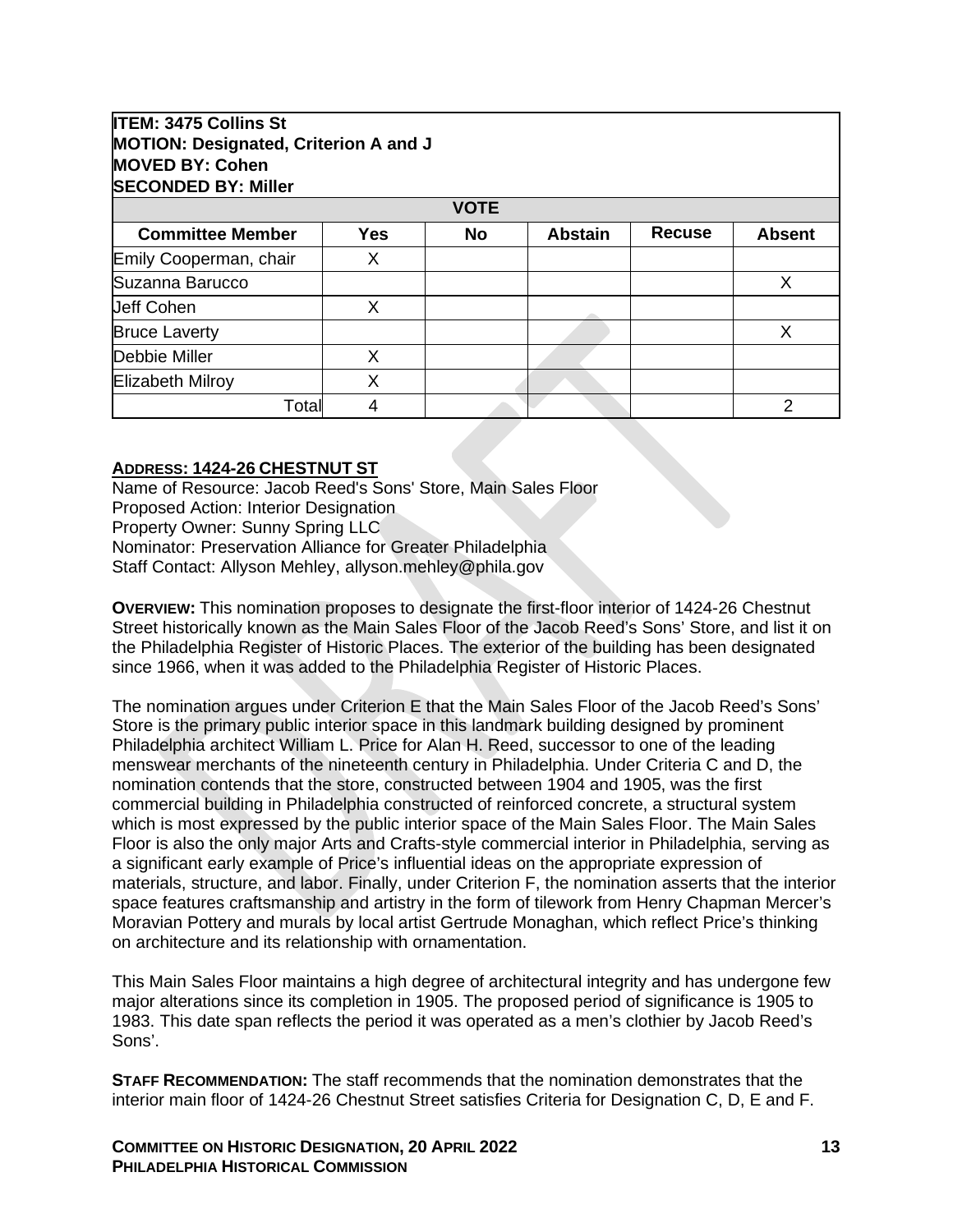#### **START TIME IN ZOOM RECORDING:** 01:16:50

#### **PRESENTERS:**

- Ms. Mehley presented the nomination to the Committee on Historic Designation.
- Patrick Grossi and Kevin McMahon represented the nominator.
- No one represented the property owners.

#### **DISCUSSION:**

- Ms. Cooperman said she was delighted to see this nomination because it is one of the most important interiors of this period in Philadelphia.
	- o Ms. Milroy agreed with Ms. Cooperman's assessment of the importance of the interior space.
- Mr. Cohen asked if the Historical Commission has designated private, commercial interiors in the past.
	- o Mr. Farnham confirmed that the Commission has designated this type of interior space. He cited the designation of the Grand Court interior space in the John Wanamaker Building. Mr. Farnham that stated this space, if designated, would be the second privately owned interior space designated on the Philadelphia Register of Historic Places.
- Mr. Milroy commented on artist Gertrude Monaghan's quote suggesting it was unusual for Quakers to be artists. Ms. Milroy noted that Quakers creating art was widely prevalent in Monaghan's generation and she believes no one has really studied the topic at length. She added that it is worth a book-length study to dispel the lingering idea of Quakers lack of involvement in art making.

## **PUBLIC COMMENT:**

• None.

#### **COMMITTEE ON HISTORIC DESIGNATION FINDINGS & CONCLUSIONS:**

The Committee on Historic Designation found that:

- The Main Sale Floor interior space is one of the most important interiors on this period in Philadelphia.
- The number of interior spaces listed on the Philadelphia Register of Historic Places is small. If designated, this would only be the fifth interior designated space on the register and the second privately owned commercial space.

The Committee on Historic Designation concluded that:

- The Main Sales Floor of 1424-26 Chestnut Street is the only major Arts and Craftsstyle commercial interior in Philadelphia, satisfying Criterion C.
- Constructed between 1904 and 1905, 1424-26 Chestnut Street was the first commercial building in Philadelphia constructed of reinforced concrete, a structural system which is most expressed by the public interior space of the Main Sales Floor, satisfying Criterion D.
- The Main Sales Floor was designed by prominent Philadelphia architect William L. Price serving as a significant early example of Price's influential ideas on the appropriate expression of materials, structure, and labor, satisfying Criterion E.
- The Main Sales Floor features craftsmanship and artistry in the form of tilework from Henry Chapman Mercer's Moravian Pottery and murals by local artist Gertrude Monaghan, satisfying Criterion F.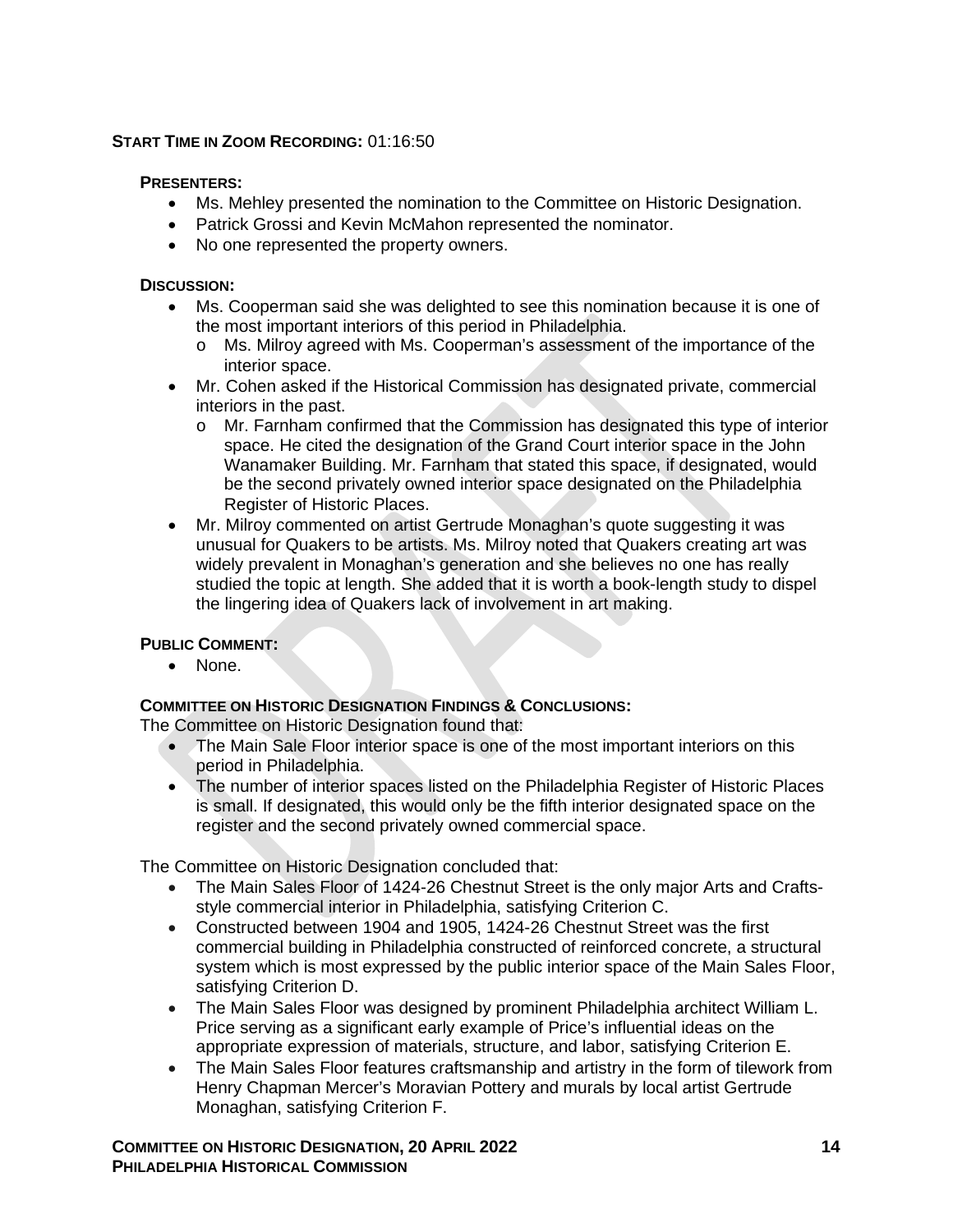**COMMITTEE ON HISTORIC DESIGNATION RECOMMENDATION:** The Committee on Historic Designation voted to recommend that the nomination demonstrates that the interior main floor, historically known as the Main Sales Floor, of 1424-26 Chestnut Street satisfies Criteria for Designation C, D, E and F.

| <b>ITEM: 1424-26 Chestnut St</b>                       |            |             |                |               |               |  |  |
|--------------------------------------------------------|------------|-------------|----------------|---------------|---------------|--|--|
| <b>MOTION: Designate Interior, Criteria C, D, E, F</b> |            |             |                |               |               |  |  |
| <b>MOVED BY: Cohen</b>                                 |            |             |                |               |               |  |  |
| <b>SECONDED BY: Miller</b>                             |            |             |                |               |               |  |  |
|                                                        |            | <b>VOTE</b> |                |               |               |  |  |
| <b>Committee Member</b>                                | <b>Yes</b> | <b>No</b>   | <b>Abstain</b> | <b>Recuse</b> | <b>Absent</b> |  |  |
| Emily Cooperman, chair                                 | X          |             |                |               |               |  |  |
| Suzanna Barucco                                        |            |             |                |               |               |  |  |
| <b>Jeff Cohen</b>                                      | X          |             |                |               |               |  |  |
| <b>Bruce Laverty</b>                                   |            |             |                |               | X             |  |  |
| Debbie Miller                                          | X          |             |                |               |               |  |  |
| <b>Elizabeth Milroy</b>                                | X          |             |                |               |               |  |  |
| Total                                                  | 4          |             |                |               | $\mathcal{P}$ |  |  |

## **ADDRESS: 6740 GERMANTOWN AVE**

Name of Resource: The Pelham Trust Company Proposed Action: Designation Property Owner: Sovereign Bank Nominator: Keeping Society of Philadelphia Staff Contact: Meredith Keller, meredith.keller@phila.gov

**OVERVIEW:** This nomination proposes to designate the property at 6740 Germantown Avenue and list it on the Philadelphia Register of Historic Places. The nomination contends that the former Pelham Trust Company building satisfies Criteria for Designation D and J. Under Criterion D, the nomination argues that the building stands as a distinctive example of the Colonial Revival style. Under Criterion J, the nomination contends that the former Pelham Trust Company building represents the economic and historical heritage of Pelham, the planned suburban residential development in the Mt. Airy neighborhood.

**STAFF RECOMMENDATION:** The staff recommends that the nomination demonstrates that the property at 6740 Germantown Avenue satisfies Criteria for Designation D and J.

#### **START TIME IN ZOOM RECORDING:** 01:35:00

#### **PRESENTERS:**

- Ms. Keller presented the nomination to the Committee on Historic Designation.
- Oscar Beisert represented the nominator.
- No one represented the property owners.

#### **DISCUSSION:**

• Ms. Keller noted that the property was under an agreement of sale at the time notice was sent and that the staff has been in contact with the equitable owner.

**COMMITTEE ON HISTORIC DESIGNATION, 20 APRIL 2022 15 PHILADELPHIA HISTORICAL COMMISSION**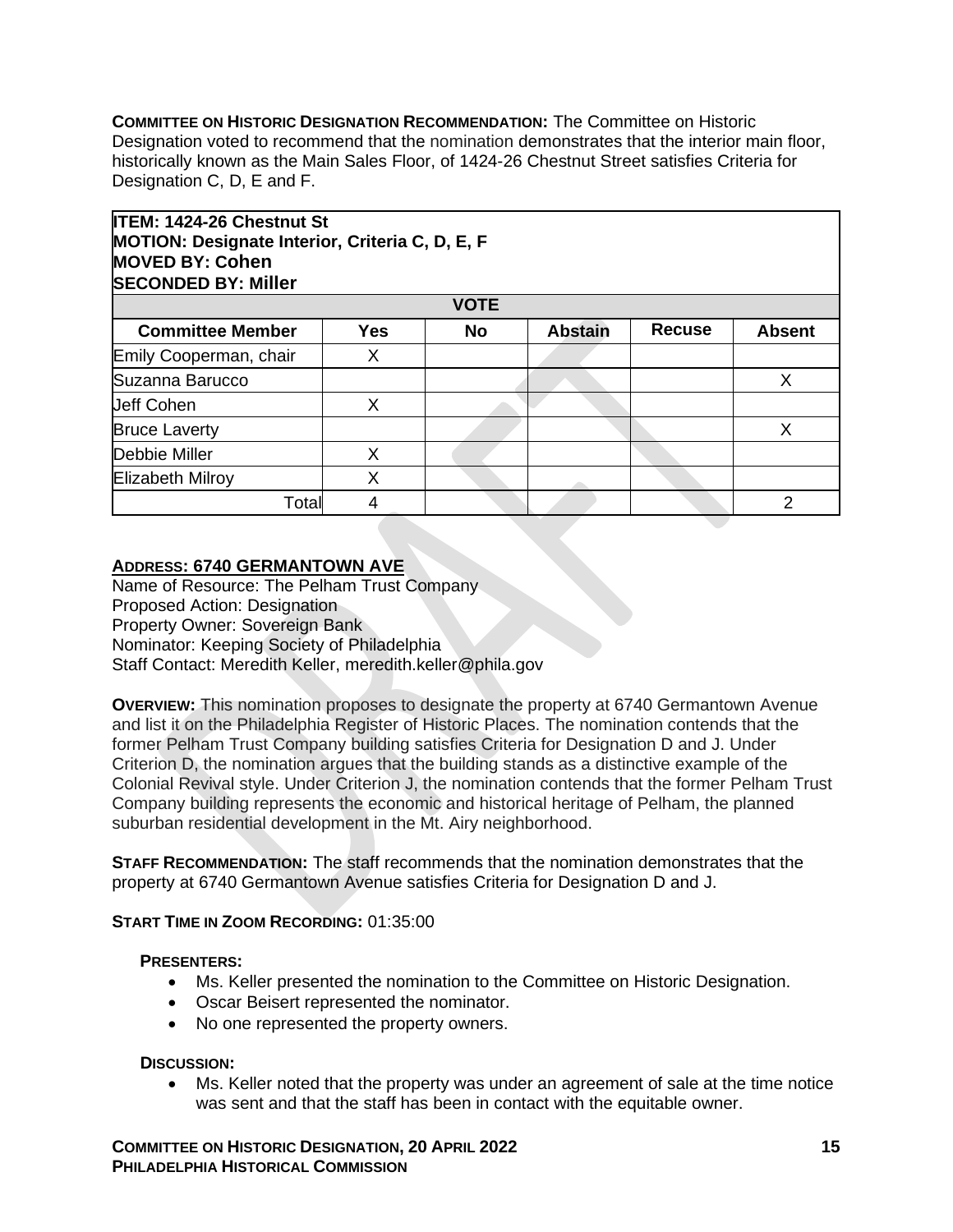- Mr. Beisert stated that the property is a distinctive architectural landmark along Germantown Avenue.
- Mr. Cohen commented that the property is worth adding to the Register. The nomination, he continued, was well argued and well researched, though with a few minor errors.
- Ms. Miller observed that the nomination includes the entire parcel, including the building and adjacent lot. She stated that a block away, at the corner of Westview Street and Germantown Avenue, a Revolutionary War soldier's remains were recovered during building renovations in 1985. Given the proximity and that the British Army marched down Germantown Avenue, Ms. Miller continued, there may be archaeological resources on the parcel. She added that it did not appear any other structure occupied the lot prior to the bank's construction. She asked to discuss the potential for archaeology and the inclusion of Criterion I.
	- o Mr. Beisert stated that he did not research the site's earlier history and is apprehensive about adding Criterion I to nominated properties without justification in the nomination, though he acknowledged the Committee's ability to recommend the addition of the Criterion.
	- o Ms. Miller commented that she did some research and did not find any evidence of previous structures, so the likelihood of having cultural resources is high.
	- $\circ$  Ms. Cooperman opined that, if an individual wants to nominate a building without addressing archaeological potential, then confining a nomination to the building footprint could be a possible strategy rather than including an entire parcel. She then acknowledged the potential for artifacts related to the Battle of Germantown.
	- o Ms. Milroy stated that the Committee continually returns to the challenge of Criterion I, adding that there is the potential for archaeological remains everywhere in the city and that asking nominators to accommodate that is difficult. She questioned whether the Committee should be asking nominators to research the archaeological potential in areas impacted by the Battle of Germantown.
	- o Ms. Miller contended that the reason she requests that Criterion I be added after a nomination has been submitted is because archaeological potential has not been addressed in the nomination. She argued that this property is a special case, being located along a major thoroughfare and capped under a parking lot.
	- o Mr. Cohen asked that nominators consult the earliest atlas for a property to see whether there is ground cover. He suggested that the staff add that information for certain nominations located in areas of high archaeological potential that lack Criterion I.
	- o Ms. Miller concluded that the nomination's focus is on the development of Pelham, and that while she feels it is important to raise the issue of archaeological potential, she is not insisting on its inclusion without the necessary research.

## **PUBLIC COMMENT:**

- David Traub of Save Our Sites supported the nomination.
- Steven Peitzman commented on Criterion I.

## **COMMITTEE ON HISTORIC DESIGNATION FINDINGS & CONCLUSIONS:**

The Committee on Historic Designation found that:

• The property boundary includes the former Pelham Trust Company building and an adjacent parking lot.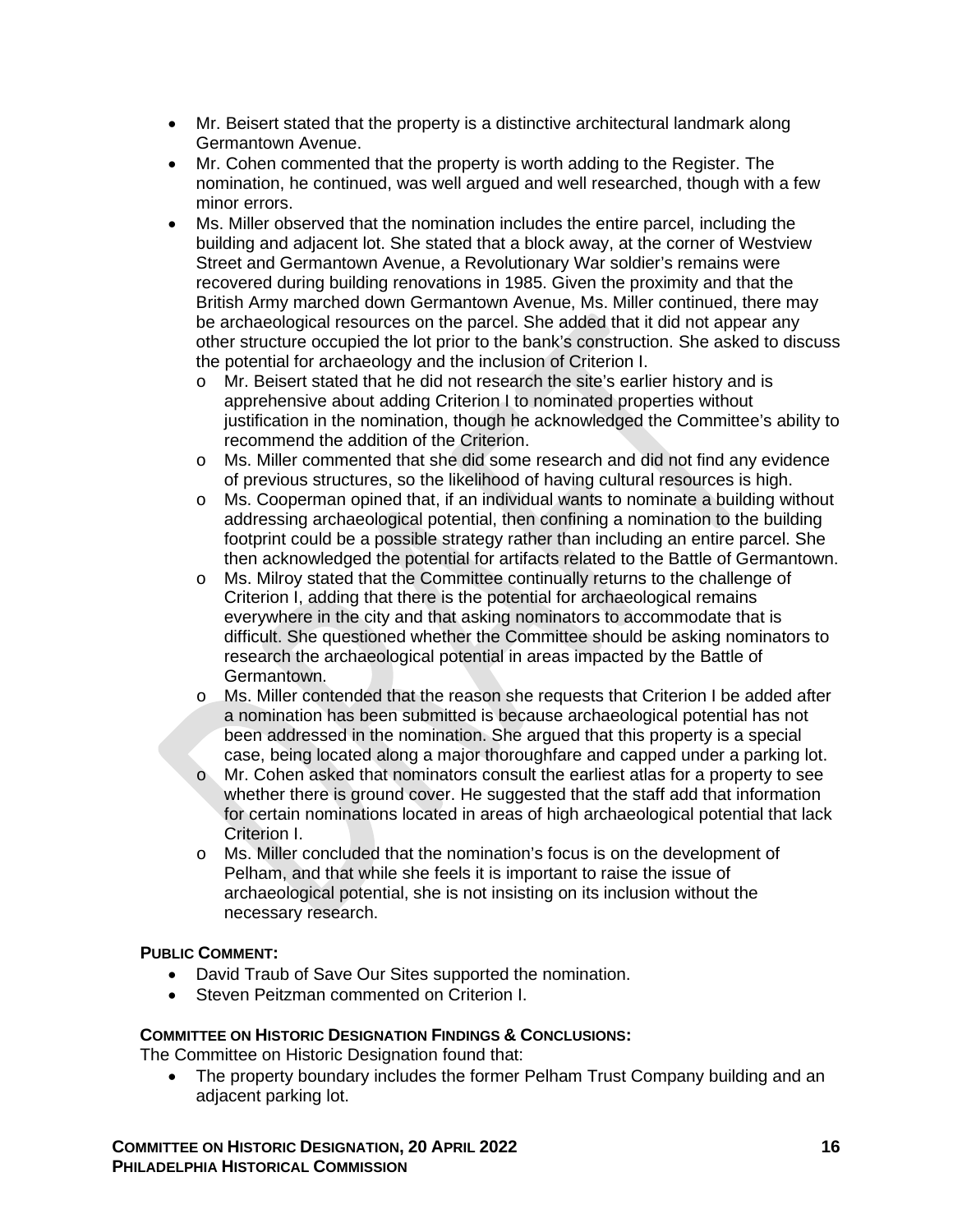• The property is located on Germantown Avenue in Mt. Airy in an area impacted by the Battle of Germantown. The nomination does not explore the potential for archaeological resources, though the adjacent parking lot seems to contain undisturbed land that could have archaeological potential.

The Committee on Historic Designation concluded that:

- More research into the site's archaeological potential should be conducted to determine whether the property satisfies Criterion I. Nominations for properties located in areas of high archaeological potential should include historic maps or research to determine whether a property may satisfy Criterion I.
- The bank building represents a distinctive example of the Colonial Revival style, satisfying Criterion D.
- The former Pelham Trust Company building represents the economic and historical heritage of Pelham, satisfying Criterion J.

**COMMITTEE ON HISTORIC DESIGNATION RECOMMENDATION:** The Committee on Historic Designation voted to recommend that the nomination demonstrates that the property at 6740 Germantown Avenue satisfies Criteria for Designation D and J.

#### **ITEM: 6740 Germantown Ave MOTION: Satisfies Criteria D and J MOVED BY: Milroy SECONDED BY: Cohen**

| <b>VOTE</b>             |            |           |                |               |               |  |  |
|-------------------------|------------|-----------|----------------|---------------|---------------|--|--|
| <b>Committee Member</b> | <b>Yes</b> | <b>No</b> | <b>Abstain</b> | <b>Recuse</b> | <b>Absent</b> |  |  |
| Emily Cooperman, chair  | ↗          |           |                |               |               |  |  |
| Suzanna Barucco         |            |           |                |               |               |  |  |
| <b>Jeff Cohen</b>       | Χ          |           |                |               |               |  |  |
| <b>Bruce Laverty</b>    |            |           |                |               |               |  |  |
| Debbie Miller           |            |           |                |               |               |  |  |
| <b>Elizabeth Milroy</b> |            |           |                |               |               |  |  |
| Total                   | 4          |           |                |               |               |  |  |

Ms. Barucco joined the meeting.

## **ADDRESS: 5008-10 GERMANTOWN AVE**

Name of Resource: The Reser-Royal House Proposed Action: Designation Property Owner: Nai Liang Li Nominator: Keeping Society Staff Contact: Megan Cross Schmitt; megan.schmitt@phila.gov

**OVERVIEW:** This nomination proposes to designate the property at 5008-10 Germantown Avenue, known as the Reser-Royal House, as historic and list it on the Philadelphia Register of Historic Places. The nomination argues that the Reser-Royal House is an important structure and represents the development and heritage of Germantown from the construction of the

**COMMITTEE ON HISTORIC DESIGNATION, 20 APRIL 2022 17 PHILADELPHIA HISTORICAL COMMISSION**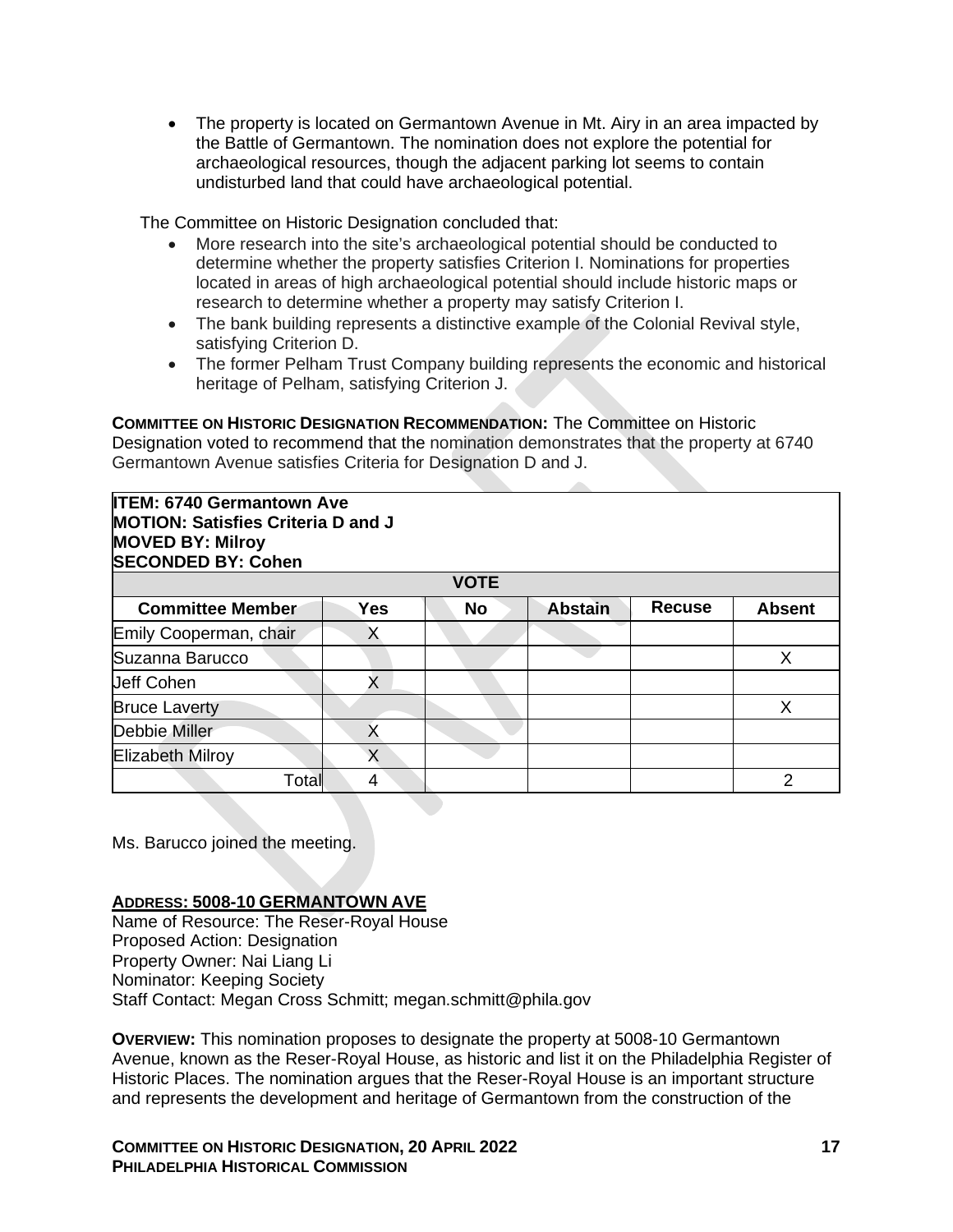house around 1727 until the closure of a fruit market in the house in 1969, satisfying Criterion A. The nomination notes that, while suffering from neglect and insensitive alterations, the structure continues to exemplify the basic form and features of early Germantown houses. The nomination also claims that the house exemplifies the commercial, economic, political, and social heritage of Germantown Avenue and Germantown as the area evolved from a village to a residential suburb to a dense residential neighborhood, satisfying Criterion J. Finally, the nomination contends that the house exemplifies the American institution of human chattel slavery during the colonial period, satisfying Criterion J.

**STAFF RECOMMENDATION:** The staff recommends that the nomination demonstrates that the property at 5008-10 Germantown Avenue satisfies Criteria for Designation A and J.

## **START TIME IN ZOOM RECORDING:** 01:55:08

## **PRESENTERS:**

- Ms. Schmitt presented the nomination to the Committee on Historic Designation.
- Oscar Beisert represented the nominator.
- No one represented the property owners.

## **DISCUSSION:**

- Ms. Cooperman asked Mr. Beisert if he had any comments.
	- o Mr. Beisert acknowledged that the house had been altered but argued that it still retained its basic original form. He added that the building dated as far back as the 1740s, perhaps earlier. Mr. Beisert explained that the house was built by someone who had arrived in Philadelphia at the same time as Francis Pastorius. He stated that this nomination also documented slavey and indentured servitude in Colonial Germantown, which is important research.
- Ms. Cooperman asked Ms. Miller her thoughts about Criterion I. Ms. Miller responded that she believed Criterion I should be included in the nomination, owing to the likelihood of archaeological potential at the site. Ms. Miller commented that the only physical evidence of the enslaved people or indentured servants who lived at the house would be found in the ground of the property.
- Ms. Cooperman remarked that she agreed with Ms. Miller that Criterion I should be included in the nomination, particularly in light of the history related to the enslaved and indentured people who lived there. Ms. Cooperman commended Mr. Beisert for the thoroughness of his inclusion of Gary Nash's research of enslaved people in the nomination. She commented that the extent of slaveholding in eighteenth-century Philadelphia is not well understood and merits further study.
	- o Mr. Beisert agreed with Ms. Cooperman that the topic was extremely important and merits further study. He also stated that he had intended to include Criterion I and apologized for the oversight.
- Ms. Milroy stated that recent discoveries made in the papers of the Chew and Logan archives support Mr. Beisert's comments about researching slaveholding in Germantown and she commended Mr. Beisert for the wonderful nomination.
- Mr. Cohen agreed with Ms. Milroy that the nomination was very well done. He said that the typographical and other minor errors should be corrected before the draft is finalized so as not to compromise the integrity of the scholarship.
- Ms. Barucco agreed with Mr. Cohen that the nomination was very well researched despite the typographical errors and she commented that she was impressed with all of the images that were found of the property.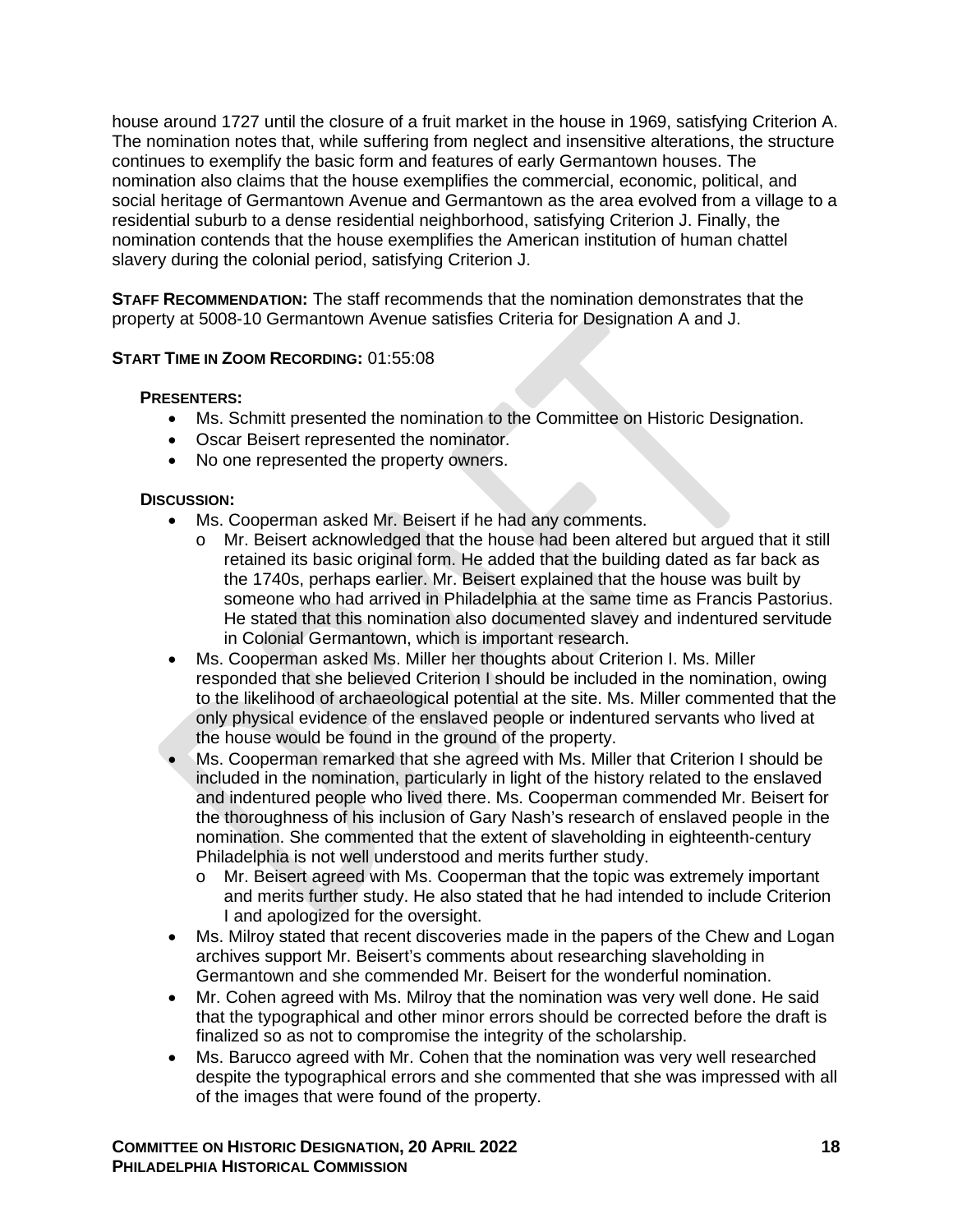#### **PUBLIC COMMENT:**

- David Traub of Save Our Sites supported the nomination.
- Steven Peitzman supported the nomination.
- Allison Weiss of SoLo Germantown Civic Association supported the nomination.
- Patrick Grossi commented that the Historic Preservation Task Force discussed the need to address the treatment of archaeology in Philadelphia. He encouraged people to review the Executive Summary of its findings.

#### **COMMITTEE ON HISTORIC DESIGNATION FINDINGS & CONCLUSIONS:**

The Committee on Historic Designation found that:

- The house, located on Germantown Avenue close to the corner of what is now W. Seymour Street, was constructed in the 1740s, and possibly earlier.
- Documentation shows that the house was occupied by enslaved people and indentured servants.

The Committee on Historic Designation concluded that:

- The Reser-Royal House is an important structure and represents the development and heritage of Germantown from the construction of the house around 1727 until the closure of a fruit market in the house in 1969, satisfying Criterion A.
- The house exemplifies the commercial, economic, political, and social heritage of Germantown Avenue and Germantown as the area evolved from a village to a residential suburb to a dense residential neighborhood, satisfying Criterion J.
- The house also exemplifies the American institution of human chattel slavery as well as indentured servitude during the colonial period, satisfying Criterion J.

**COMMITTEE ON HISTORIC DESIGNATION RECOMMENDATION:** The Committee on Historic Designation voted to recommend that the nomination demonstrates that the property at 5008-10 Germantown Avenue satisfies Criteria for Designation A, I and J.

| <b>ITEM: 5008-10 Germantown Ave</b><br>MOTION: Designate, Criteria A, I and J<br><b>MOVED BY: Barucco</b><br><b>SECONDED BY: Cohen</b> |            |             |                |               |               |  |  |
|----------------------------------------------------------------------------------------------------------------------------------------|------------|-------------|----------------|---------------|---------------|--|--|
|                                                                                                                                        |            | <b>VOTE</b> |                |               |               |  |  |
| <b>Committee Member</b>                                                                                                                | <b>Yes</b> | <b>No</b>   | <b>Abstain</b> | <b>Recuse</b> | <b>Absent</b> |  |  |
| Emily Cooperman, chair                                                                                                                 | X          |             |                |               |               |  |  |
| Suzanna Barucco                                                                                                                        | X          |             |                |               |               |  |  |
| Jeff Cohen                                                                                                                             | X          |             |                |               |               |  |  |
| <b>Bruce Laverty</b>                                                                                                                   |            |             |                |               | X             |  |  |
| Debbie Miller                                                                                                                          | X          |             |                |               |               |  |  |
| <b>Elizabeth Milroy</b>                                                                                                                | Χ          |             |                |               |               |  |  |
| Total                                                                                                                                  | 5          |             |                |               |               |  |  |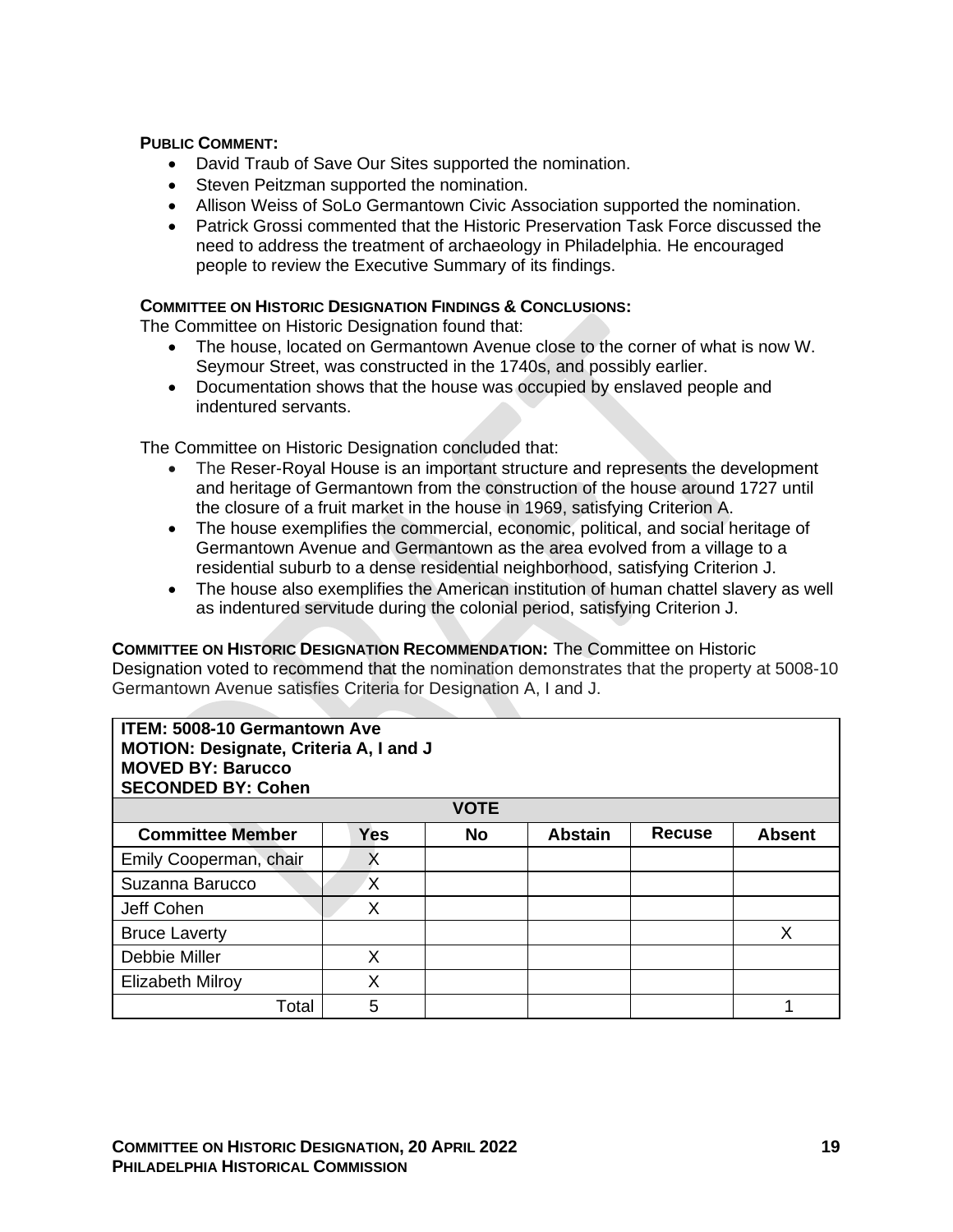## **VICTORIAN ROXBOROUGH HISTORIC DISTRICT**

Proposed Action: Designation Nominator: Central Roxborough Civic Association Number of Properties: 343 Staff Contact: Kim Chantry, kim.chantry@phila.gov

**OVERVIEW:** This nomination proposes to designate a historic district that consists of 343 properties in three geographic clusters in Central Roxborough. The nomination contends that the Victorian Roxborough Historic District is significant under Criteria for Designation C, D, and J. The period of significance begins in 1830, the approximate beginning of the Victorian era broadly and Roxborough's suburbanization specifically. Satisfying Criterion J, the nomination covers a pivotal century in Roxborough's development, ending in 1930 with the construction of the Henry Avenue bridge over the Wissahickon Creek, which initiated a new wave of development in the community. Satisfying Criteria C and D, the primarily two and three-story detached and semidetached residential buildings, as well as handful of mixed-use, religious, and institutional buildings embody distinguishing characteristics of a variety of architectural styles found during the Victorian period. These include Gothic Revival, Italianate, Second Empire and Queen Anne, as well as late-nineteenth and early-twentieth century revival styles including Colonial Revival, Tudor Revival, Dutch Colonial, and American Four Square. The district, which is bisected by the historic Ridge Avenue corridor, is composed of sections of the neighborhood that best reflect the historical and architectural significance of the community. This nomination is a direct result of the Victorian Roxborough Demolition Moratorium, which was passed by City Council in late 2021 and became law in January 2022.

**STAFF RECOMMENDATION:** The staff recommends that the nomination demonstrates that the Victorian Roxborough Historic District satisfies Criteria for Designation C, D, and J.

## **START TIME IN ZOOM RECORDING:** 02:35:38

#### **PRESENTERS:**

- Ms. Chantry presented the nomination to the Committee on Historic Designation.
- John Carpenter represented the nominator, the Central Roxborough Civic Association (CRCA).
- Multiple property owners were represented, as documented in the Discussion section.

#### **DISCUSSION:**

• Mr. Carpenter acknowledged the CRCA working group members who researched the district and assembled the inventory, noting that they worked closely with the staff of the Historical Commission (PHC staff). He explained that more than three years ago, members of the CRCA set out to preserve the historic fabric of the neighborhood in the face of significant development pressure to demolish and replace with new and out of character with the area. Community members worked with the PHC staff to survey the areas of greatest concern, examining historic maps, conducting deed research and research into the history of the community. Members photographed and visually surveyed each property and shared that information with the PHC staff, who then expanded on the research, developed maps, and wrote the comprehensive narrative that brings together the history of the neighborhood from a rural farm community to a new suburb of the growing city of Philadelphia. He noted that the CRCA was aided by the express support of Councilman Curtis Jones and his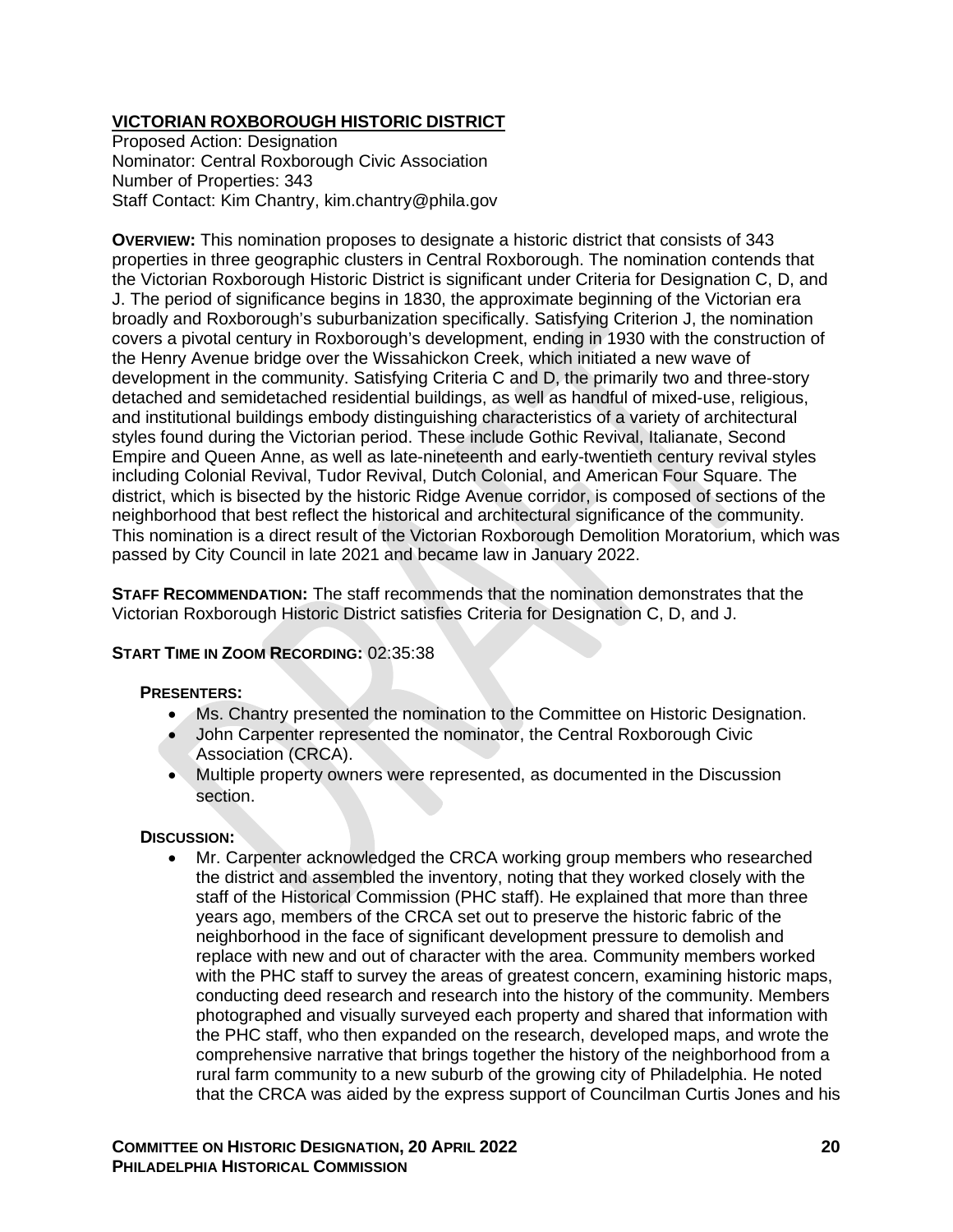Chief of Staff Joshua Cohen, who advanced a bill in late 2021 banning the demolition of structures in the broader area as the nomination was being completed, which prevented developers from undermining the nomination and pulling demolition permits for potentially historic properties. He explained that the CRCA announced the nomination publicly and held two public meetings prior to the Committee on Historic Designation meeting to discuss the nomination and the implications of designation, and also asked the PHC staff to include an invitation to one of the CRCA meetings in the formal notice letter sent to each property owner.

- Mr. Carpenter noted that Celeste Hardester had intended to speak as a representative of CRCA as well but had to leave the meeting early for an appointment. He noted that she is also a property owner in the district and has comments that she would like read into the record when the time is appropriate. o Ms. Cooperman agreed.
- Ms. Cooperman opened the floor to comments from property owners in the district.
- Polly Cochran, owner of 262 Dupont Street, opposed the designation of the district based on the lack of parking, noting that designation would limit to whom the property could be sold. She opined that it does not make sense to designate a few buildings in an area when there are many new buildings nearby.
	- o Ms. Cooperman responded that issues with parking are not germane to the Committee on Historic Designation's purview.
- Olga McGarity, owner of 4436 Dexter Street, thanked the CRCA and PHC staff for the nomination and spoke in support of the designation to preserve the beauty of yesterday's craftsmanship and history of the community. She noted that she also represents the owners of 4418, 4434, 4408, 4446, 4450, 4440, 4432, 4416, and 4426 Dexter Street, all of whom are in favor of designation.
- George McClennen, president of the corporation that houses Leverington Church at 6307 Ridge Avenue, opposed designation and requested that the church be excluded from the historic district. He opined that the CRCA acted in its own interests without consultation or consideration of the impacted parties. He opined that the process was sneakily done and strips property owners of their rights and shifts burdens to property owners.
- Kate Riestenberg, owner of 261 Dupont Street, opposed designation. She noted that she signed a petition along with other property owners in Section 3 of the nominated area requesting to be removed from the district. She argued that the CRCA has been forthright that the proposed designation is not about preservation but opposing new development and protecting parking, and that the Historical Commission is increasingly being sought as a pawn in zoning and parking battles. She opined that the houses in Section 3 are not any more representative of the Criteria than other houses in the area and that the boundaries of the section were gerrymandered to exclude parcels where new development would be permitted by right. She noted that the PHC staff and CRCA have not provided specific estimates and case studies regarding potential costs related to work requiring Historical Commission review. She opined that the process is anti-democratic, and that homeowners were not consulted. She opined that the restrictions of designation will have a significant financial impact on owners.
	- o Ms. Cooperman acknowledged that the petition had been submitted to the PHC staff and supplied to the members of the Committee and to the public in advance of the meeting.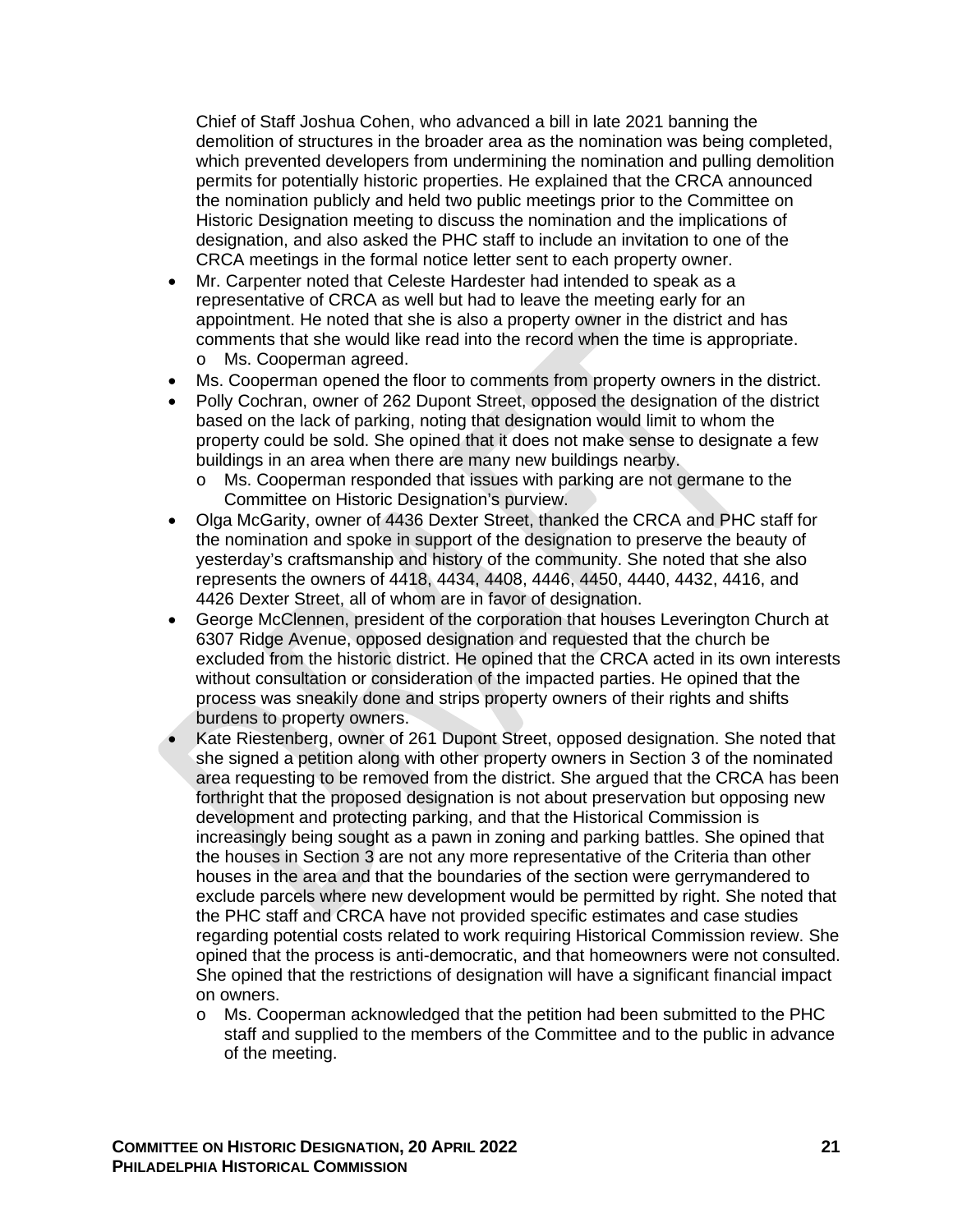- Alexander Fidrych, owner of 544 Hermitage Street, supported designation. He also asked to read a statement from Celeste Hardester, as a property owner, into the record.
	- o Ms. Cooperman opined that reading the statement would not comply with the meeting guidelines, and that her testimony could only be accepted in person or in writing.
- Margaret Ann Morris, owner of 531 Hermitage Street, supported designation. She opined that the proposed district is composed of many interesting houses and is a walkable neighborhood. She argued that it is inaccurate to say that the CRCA wants to stop development, but rather the CRCA wants to make sure that when development occurs, it is not at the expense of beautiful old houses. She acknowledged that owning a designated property may create a slightly greater expense but argued that it is worth it to preserve the character of the neighborhood.
- Dan Herrman, owner of a property in the proposed boundaries, supported the creation of the district. He noted that his family takes a nightly walk around the neighborhood and enjoys seeing buildings that look more or less as they did when they were constructed more than 100 years ago. He highlighted the craftsmanship of historic details on neighboring blocks including beautiful stained and leaded glass windows on the 500 block of Leverington Avenue, the beautiful and well-maintained Furness and Evans-designed Roxborough Home for Women with its surrounding green space, the cornice details along Lyceum Avenue, and the porch details all along Green Lane. He noted that the brick and stonework seen in the district is a testament to the tradespeople who constructed the buildings and is not found in buildings today and are worth protecting. He also highlighted the similar scale and proportions of the houses in the district. He argued that preserving the architecture, green space, and legacy of the area is paramount and urged the Committee to support designation.
- Chris Taylor, resident of 532 Hermitage Street, opposed designation and asked that his property be excluded from the district, opining that designation impedes the ability to keep properties up to date.
- Mike Simone, owner of 419 Martin Street, noted that he has been supportive of various designations in the Germantown area and supports the designation of the Victorian Roxborough district. However, he noted, that his property is very deep, extending through to Monastery Avenue, and is on the edge of the district. He requested that the rear half of the property be excluded from the district.
- Marjorie Spaeth, owner of 372 Green Lane, supported designation. She opined that the district is filled with beautiful houses and wonderful green space and deserves preservation. She noted that there have been two evening neighborhood meetings for the owners to voice their opinions and learn more about the idea of designation.
- Gary Owens, owner of 248 Dupont Street, opposed designation, noting he signed the petition for Section 3 to be excluded from the designation. He opined that the street is a hodgepodge of homes and should not be categorized as historic. He argued that there was a lack of due process and that neighbors were not clued in until two years after the CRCA had begun studying the area. He opined that designation would deprive owners of their rights and that the CRCA is using the Historical Commission as a tool to prevent development.
- Kay Sykora, owner of 445 Green Lane, supported designation. She noted that she was involved in the creation of the Main Street Manayunk historic district and lived in that district and worked with some of the merchants when they had concerns. They found that the Historical Commission was understanding and reasonable and worked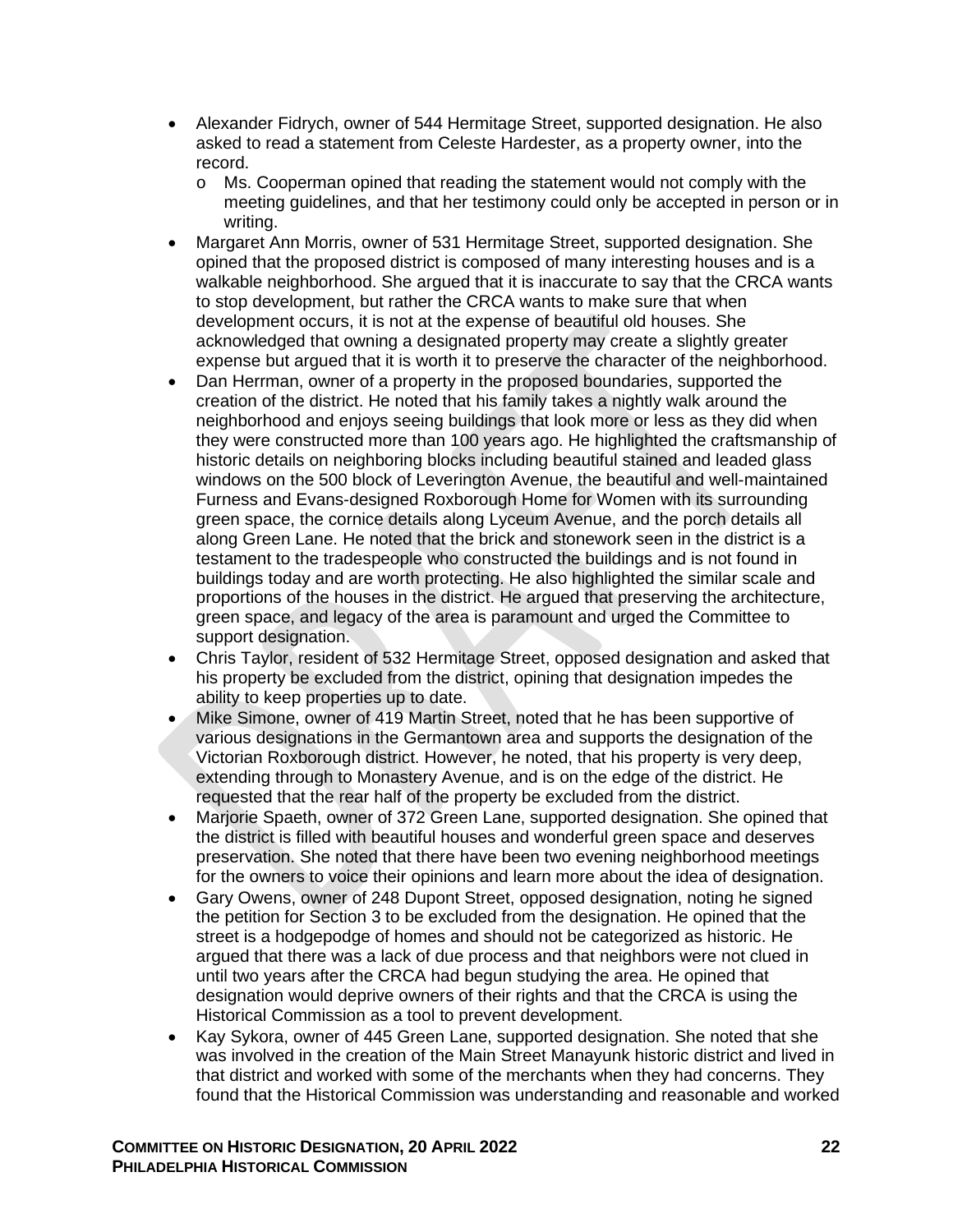to find solutions that were not necessarily more expensive. She noted that designation is important not only in the detail of the buildings but also retaining the proportions and historic relationships to the buildings around each other.

- Cart Reed, owner of 260 Dupont Street, explained that he is opposed to the designation at least of Section 3 of the nominated area, noting that he also signed the petition for exclusion.
- Lisa Smith, owner of 415 Martin Street, questioned and opposed the current nomination as it relates to her block, noting that she did not see an explicit justification for the inclusion of the block other than the church on the corner of Pechin and Martin.
- Patrick Nellis, owner of 259 Dupont Street, opposed the designation of Section 3 in the nomination.
- Brandon Murdoch, owner of 350 Green Lane Unit A, noted that his property was constructed in 2013 and should not be included in the district owing to proximity. He opined that it is an undemocratic process with no community input and is an unnecessary regulatory overreach.
- Tom Grahsler, resident in Section 3, also signed the petition in opposition to the inclusion of Section 3 in the district on the grounds that it does not meet Criteria C, D, or J. He noted that the houses in Section 3 is no more significant than any other part of Roxborough, although he understands the merit of the houses in Sections 1 and 2.
- Amber Dubois, resident of Dexter Street, expressed support for the designation and noted that she is honored to have her house be part of the district. She noted that she and her husband purchased their home because of the beautiful architecture and green space in the neighborhood.
- Donna Templin, owner of 4417 Dexter Street, opposed designation, opining that it is an undemocratic process and that she only found out about the nomination from a letter and was never asked her opinion prior to that.
- Ann Levering, owner of 527 Hermitage Street, opposed designation. She opined that the neighbors were not told in advance of the meetings and the process is undemocratic.
- Mr. Farnham clarified for the record that the Historical Commission staff followed the owner notification process set forth in the City's historic preservation ordinance, which was passed in 1984 and went into effect in 1985. He noted that the preservation ordinance has been litigated numerous times, and the Pennsylvania and United States Supreme Courts have both held that it is constitutional for municipalities to regulate for historic preservation purposes. The Historical Commission staff followed the notification process laid out in the ordinance, which requires that letters be sent at least 60 days in advance to every property in the proposed district as well as to the address of every property owner in the district, along with posters in the district, and a newspaper advertisement of the meeting. He explained that claims that there is no due process or that designating is unconstitutional are untrue.
- Mr. Farnham addressed questions presented in the Q&A, describing the differences between the Committee on Historic Designation (CHD) and Historical Commission (PHC) meetings. He noted that the CHD is advisory and offers non-binding recommendations to the PHC regarding whether the proposed district meets one or more of the Criteria for Designation laid out in the historic preservation ordinance. Does the district have historical and/or architectural significance? The PHC is the body that is empowered by the preservation ordinance to make designation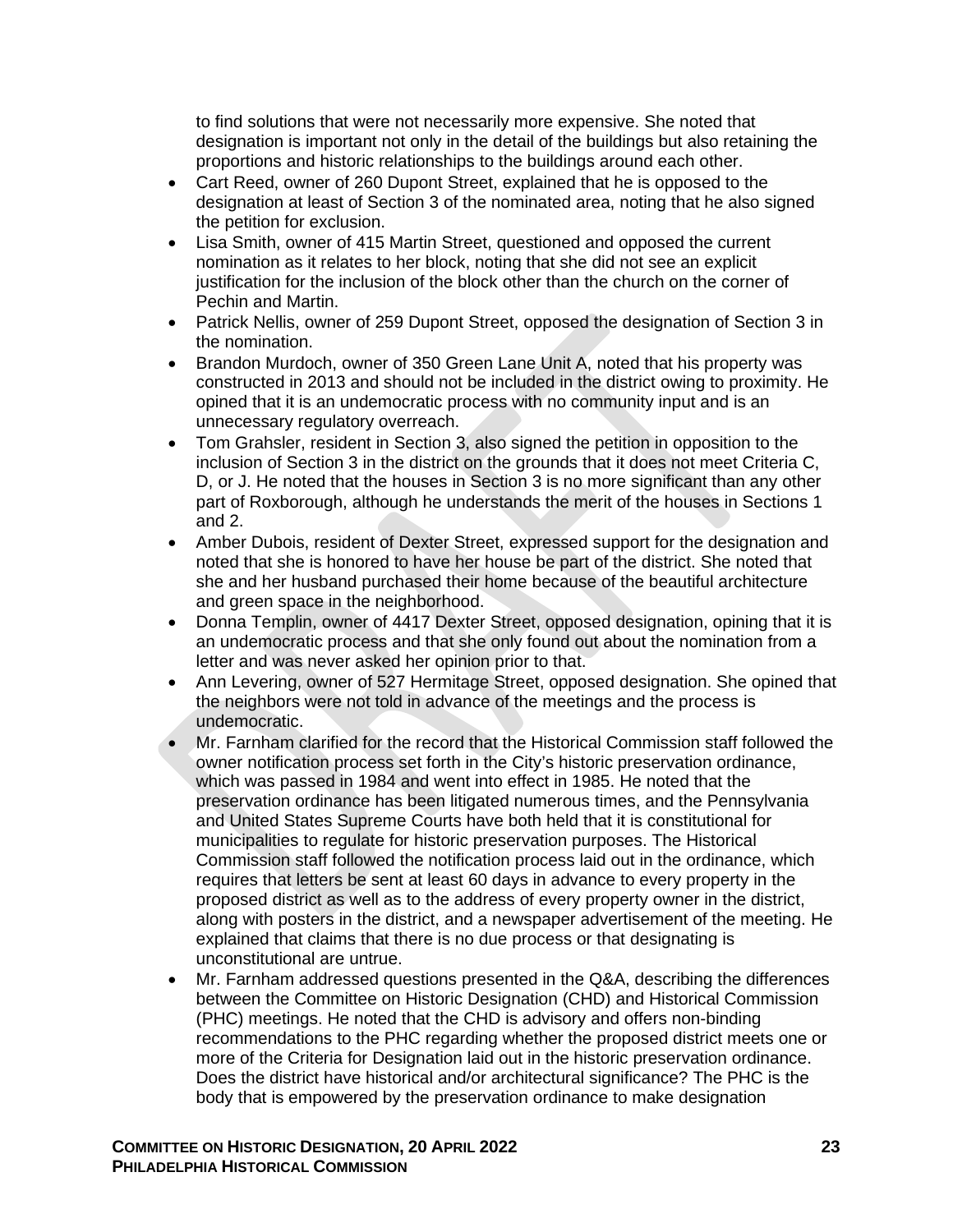decisions, whether to designate or not. It will consider the Committee's recommendation, the nomination, all any owner and public comment, and will meet Friday, 13 May 2022, to make the final decision. No decisions have yet been made. The letters the PHC staff sent were invitations for property owners to participate in the designation process, of which this is the first public meeting held under the auspices of the Historical Commission. Written comments or any other documentations or materials can be emailed to [preservation@phila.gov.](mailto:preservation@phila.gov) Everything received prior to noon on Thursday, 12 May 2022, will be posted on the PHC website and provided to the Historical Commission members.

- Mr. Cohen noted that it has been a while since the Historical Commission reviewed a district of this size. He asked whether the boundaries of the district are set in stone or could be amended at this point.
	- o Mr. Farnham responded that the Committee could make a recommendation to reduce the size of the district, amend classifications, and add and subtract Criteria. It cannot, however, enlarge the proposed district at this time because doing so would violate notice requirements. It also cannot change a proposed classification from non-contributing to contributing without proper notice.
- Ms. Barucco asked the staff to confirm that 350 Green Lane, Unit A is classified as non-contributing. She noted that the nomination is not intended to include as contributing buildings built in 2013.
	- o Ms. Chantry responded that 350 Green Lane, Unit A was constructed in 2013 and is classified in the inventory as non-contributing. She explained that 25 out of 343 properties within the three clusters of the district are classified as noncontributing, meaning that those properties are located geographically within the proposed boundaries but do not reflect the Criteria for Designation cited in the nomination. Any work proposed to non-contributing properties would be reviewed not for the impact to the buildings themselves but for the impact on and compatibility with the overall historic district. She further noted that the PHC staff has the authority to approve the demolition of non-contributing buildings.
- Ms. Chantry presented the inventory pages for the properties in Section 3. She noted that one of the arguments of the owners in Section 3 is that the boundaries of that cluster were gerrymandered to exclude neighboring new construction, which was intentional in the sense that the goal was to exclude as many properties on the edges of the district that would have been considered non-contributing.
	- o Ms. Milroy questioned whether neighbors would have more input over new construction on properties adjacent to those in the boundaries of the historic district.
	- o Ms. Cooperman responded that the Historical Commission would not review work outside of the boundaries of the district.
- Ms. Cooperman remarked that the houses in Section 3 appear in keeping with those in other sections of the proposed district and held that they represent a variety, not a hodgepodge, corresponding to different periods of construction.
	- o Ms. Barucco agreed, noting that very few historic districts are completely homogeneous and it is typical rather than atypical that there would be some variety of style and period in a district.
	- o Ms. Milroy agreed, noting that she is a resident of Belmont Hills, formerly known as West Manayunk, across the river, and spends a great deal of time in Roxborough, which has a wonderful density of houses of historic value. She commented that so many historic houses remain, and are so loved and well taken care of.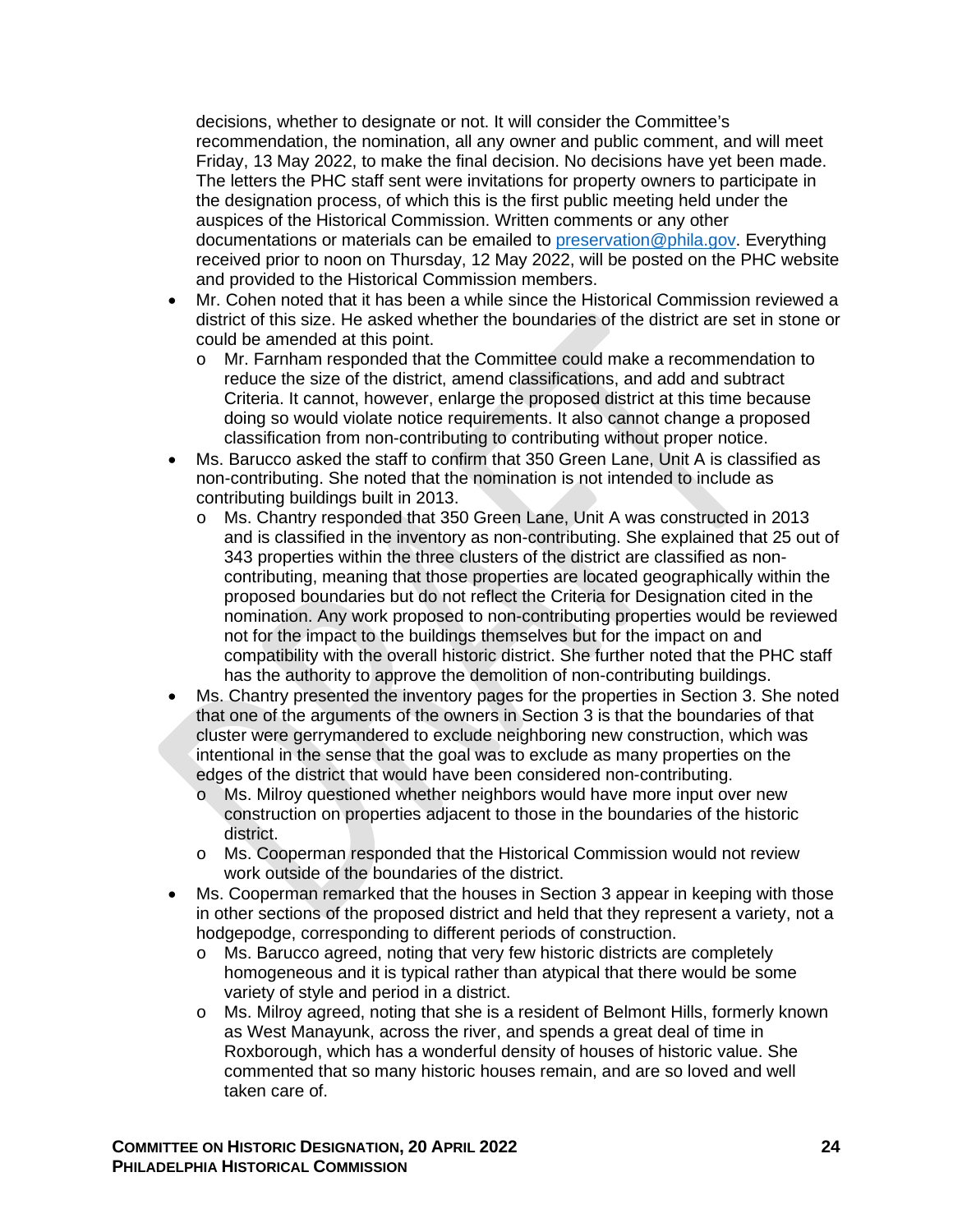- Ms. Barucco commended the collaboration of the community organization and Historical Commission staff in putting together the nomination.
	- o Mr. Farnham responded that the Historical Commission staff provided advice and support to the neighborhood group, particularly in light of the demolition moratorium.
- Ms. Chantry presented the district boundary map showing that the rear of 419 Martin Street extends to Monastery Avenue, while the adjacent properties do not. She explained that the owner is requesting that the rear of the property is excluded from the district.
	- o Ms. Milroy questioned why Monastery Avenue was not included in the proposed district boundaries.
	- o Ms. Chantry responded that she assumes the block was surveyed and the properties either were too late or did not satisfy the Criteria.
	- o Ms. Cooperman responded that it is difficult to make an assessment without additional information and suggested that the property owner submit the request in writing to the PHC staff.
- Ms. Barucco remarked that it is a good nomination, and applauded the approach to the district as discrete clusters focused on the most significant and worthy areas, rather than one enormous district that would have included many more noncontributing properties. She noted that she cannot speak to the neighborhood process, but in terms of the research and resources included in the nomination, is in favor of designation. She explained that the intent of designation is not to be a burden but to be a benefit, noting that studies show properties in historic districts maintain their value in comparison to comparable un-designated neighborhoods.
- Ms. Miller remarked that she appreciates the tremendous amount of work that went into creating the nomination. She opined that it exemplifies how wonderful the neighborhoods of Philadelphia are as communities in their own right and with different types of values. The character of the neighborhood brings people there. She noted that she enjoyed learning about a new part of the city with which she was not terribly familiar.

## **PUBLIC COMMENT:**

- Hal Schirmer supported designation, opining that is good that the district is tailored to carve out discrete sections as much as possible rather than including numerous noncontributing properties. He noted that the Historical Commission staff approves most work to designated properties.
- Steven Peitzman noted that the East Falls Historical Society supports designation, noting that it is one of the most important nominations this year.
- Don Simon, resident of Roxborough just outside of the district boundaries, supported designation. He noted that he has seen numerous historic buildings destroyed in Roxborough for new development, including for a CVS, Wawa, and Wendy's, and opined that it is essential to preserve the remaining historic properties in the neighborhood.
- David Traub of Save Our Sites supported designation, noting that it is one of the largest recently proposed historic districts. From a personal perspective, he remarked that he owns a designated property in the Rittenhouse Fitler Historic District and has not found designation to be burdensome.
- Patrick Grossi of the Preservation Alliance for Greater Philadelphia supported the district, noting that it would be a remarkable addition to the Philadelphia Register. He commented that designation would only include the exteriors of properties, and that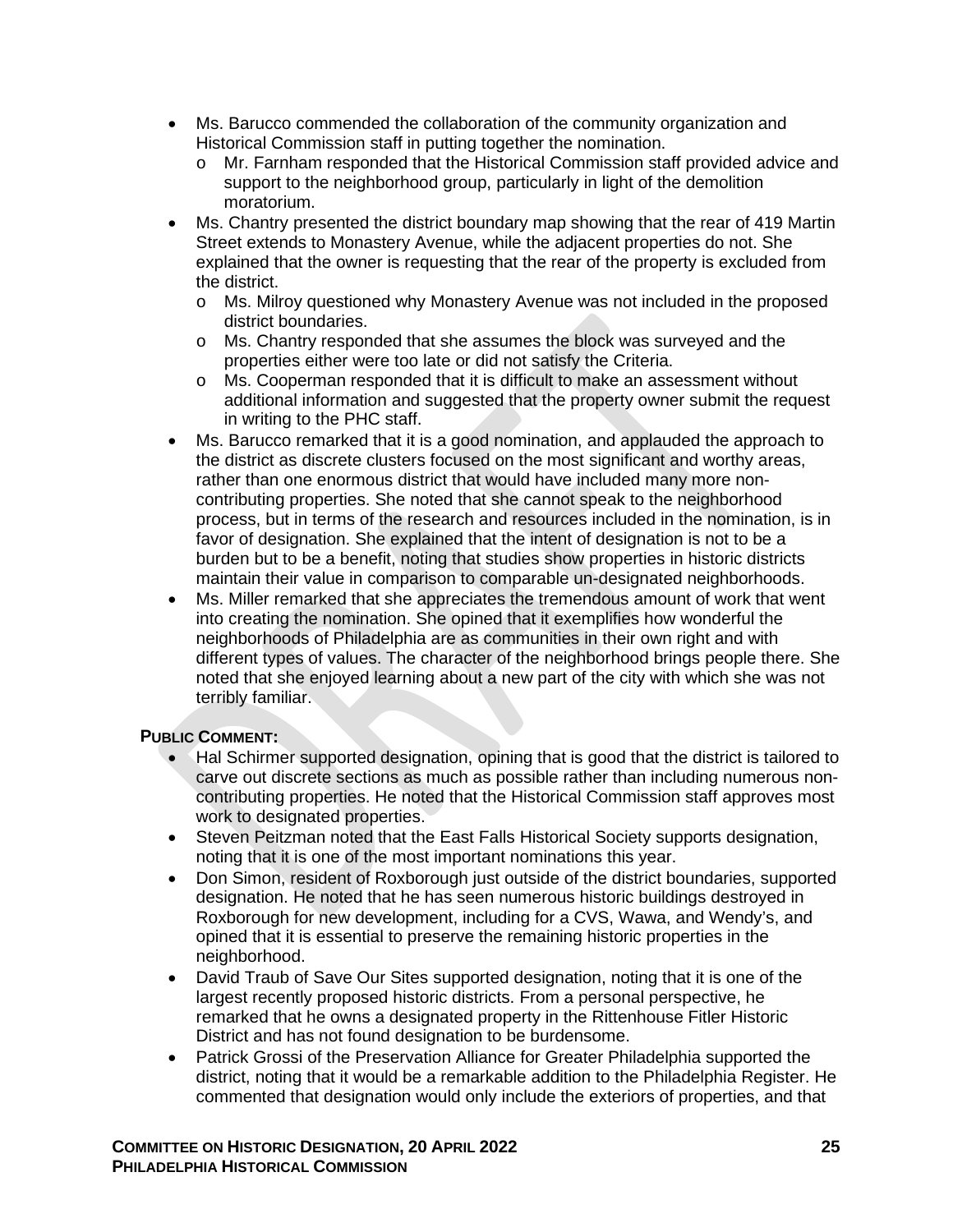reviews are focused primarily on elevations that are highly visible from the public view. He noted that there may be larger parcels where owners wish to apply for new construction or large additions that would warrant additional consideration, but that the majority of applications for work to historic properties are reviewed and approved by the PHC staff administratively. He noted that the Historical Commission cannot compel an owner to undertake work to their property, and that in the Alliance's experience, very few owners have issues managing their homes. The biggest hurdle would be if an owner wishes to demolish the historic building or sell to someone who wants to demolish it. On the merits of the nomination, the Alliance enthusiastically supports designation.

## **COMMITTEE ON HISTORIC DESIGNATION FINDINGS & CONCLUSIONS:**

The Committee on Historic Designation found that:

- The proposed historic district consists of 343 properties in three geographic clusters in Central Roxborough.
- The period of significance begins in 1830 and ends in 1930.
- Section/Cluster 3 of the proposed district contains buildings of a variety of styles and periods, which is characteristic of the overall district.
- Additional information is needed to exclude the rear of 419 Martin Street from the proposed boundary.

The Committee on Historic Designation concluded that:

- The nomination demonstrates that the district represents a pivotal century in Roxborough's development, satisfying Criterion J.
- The primarily two and three-story detached and semi-detached buildings, as well as handful of mixed-use, religious, and institutional buildings embody distinguishing characteristics of a variety of architectural styles found during the Victorian period, including the Gothic Revival, Italianate, Second Empire and Queen Anne, as well as late-nineteenth and early-twentieth century revival styles including Colonial Revival, Tudor Revival, Dutch Colonial, and American Four Square, satisfying Criteria C and D.

**COMMITTEE ON HISTORIC DESIGNATION RECOMMENDATION:** The Committee on Historic Designation voted to recommend that the nomination demonstrates that the proposed Victorian Roxborough Historic District satisfies Criteria for Designation C, D, and J.